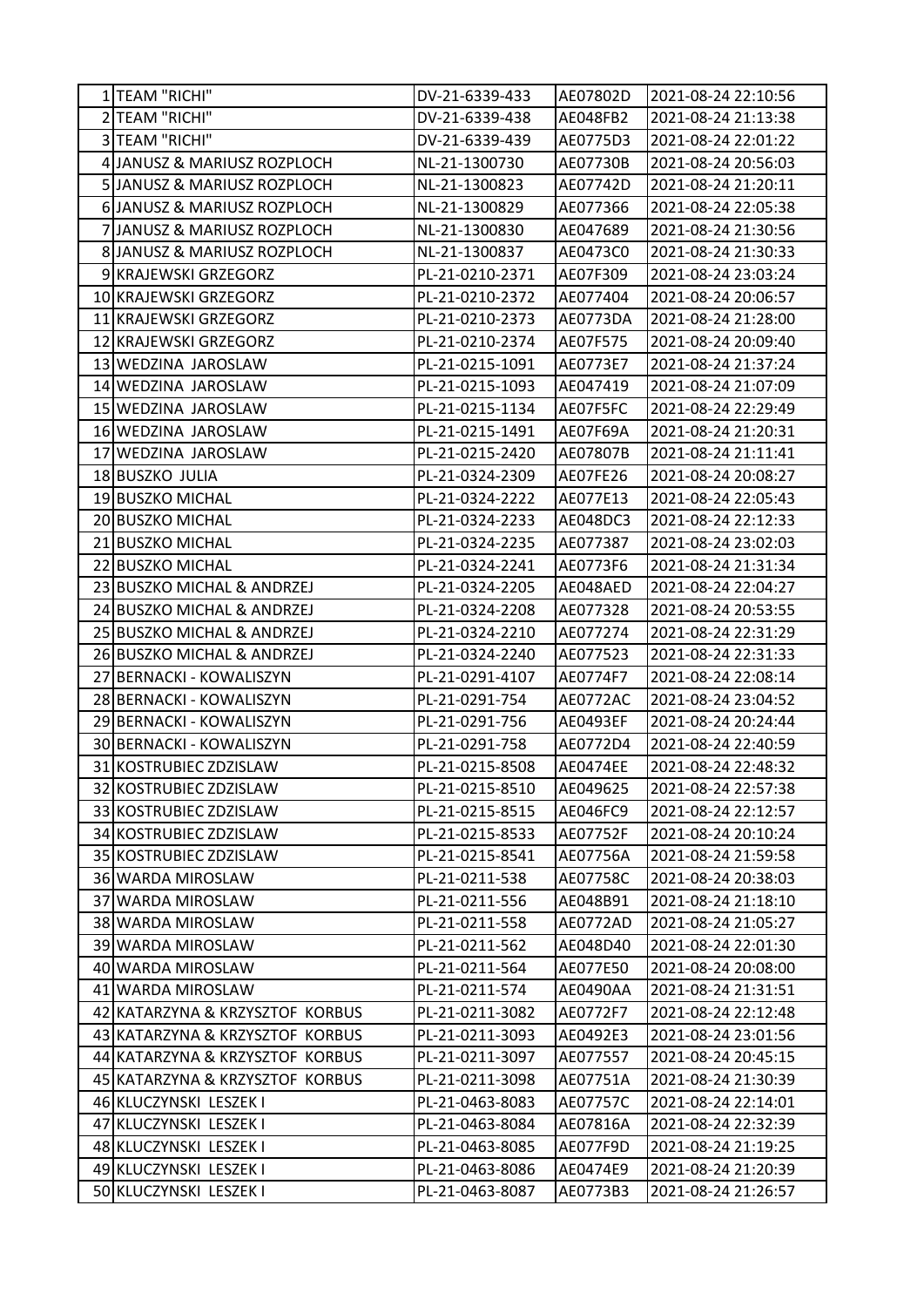| 51 KLUCZYNSKI LESZEK I      | PL-21-0463-8088  | AE077403        | 2021-08-24 22:03:39 |
|-----------------------------|------------------|-----------------|---------------------|
| 52 BLIEGE FELIX             | AT-21-605-706    | AE077472        | 2021-08-24 22:06:21 |
| 53 BLIEGE FELIX             | AT-21-605-718    | AE0772FD        | 2021-08-24 21:19:44 |
| 54 BLIEGE FELIX             | AT-21-605-721    | AE07728C        | 2021-08-24 21:41:21 |
| 55 BLIEGE FELIX             | AT-21-605-724    | AE077451        | 2021-08-24 22:01:51 |
| 56 CALUJ WIESLAW            | PL-21-0223-12205 | AE0775C4        | 2021-08-24 21:19:54 |
| 57 CALUJ WIESLAW            | PL-21-0223-12209 | AE0772B4        | 2021-08-24 21:16:30 |
| 58 CALUJ WIESLAW            | PL-21-0223-12226 | AE077317        | 2021-08-24 21:58:47 |
| 59 CALUJ WIESLAW            | PL-21-0223-12227 | AE07743F        | 2021-08-24 21:04:25 |
| 60 CALUJ WIESLAW            | PL-21-0223-12283 | AE048AF3        | 2021-08-24 20:46:29 |
| 61 CALUJ WIESLAW            | PL-21-0223-12291 | AE048D91        | 2021-08-24 22:11:47 |
| 62 WEDZINA WIESLAW          | PL-21-0215-1495  | AE07FE8C        | 2021-08-24 21:05:16 |
| 63 WEDZINA WIESLAW          | PL-21-0215-2406  | AE07754F        | 2021-08-24 21:57:14 |
| 64 WEDZINA WIESLAW          | PL-21-0215-2408  | AE077527        | 2021-08-24 22:11:50 |
| 65 WEDZINA WIESLAW          | PL-21-0215-2410  | AE0773EF        | 2021-08-24 21:58:18 |
| 66 TEAM SIATKA & LIPIAN     | PL-21-0208-8931  | AE077355        | 2021-08-24 22:03:28 |
| 67 TEAM SIATKA & LIPIAN     | PL-21-0208-8938  | AE0772B0        | 2021-08-24 20:16:34 |
| 68 TEAM SIATKA & LIPIAN     | PL-21-0208-8942  | AE077275        | 2021-08-24 21:21:30 |
| 69 TEAM SIATKA & LIPIAN     | PL-21-0208-8956  | AE077534        | 2021-08-24 20:23:06 |
| 70 LUKASZ I MONIKA LIPIAN   | PL-21-0208-8932  | AE077FA0        | 2021-08-24 22:11:08 |
| 71 LUKASZ I MONIKA LIPIAN   | PL-21-0208-8937  | AE0474E6        | 2021-08-24 21:07:04 |
| 72 LUKASZ I MONIKA LIPIAN   | PL-21-0208-8946  | AE0470B9        | 2021-08-24 20:51:15 |
| 73 LUKASZ I MONIKA LIPIAN   | PL-21-0208-8949  | AE077392        | 2021-08-24 20:40:46 |
| 74 LUKASZ I MONIKA LIPIAN   | PL-21-0208-8959  | AE07722C        | 2021-08-24 22:59:44 |
| 75 LUKASZ I MONIKA LIPIAN   | PL-21-0208-8999  | AE0772AA        | 2021-08-24 21:08:49 |
| 76 "MADZIAR"                | PL-21-0463-1808  | AE077578        | 2021-08-24 20:55:05 |
| 77<br>"MADZIAR"             | PL-21-0463-1812  | <b>AE0775BC</b> | 2021-08-24 20:12:16 |
| 78 "MADZIAR"                | PL-21-0463-1816  | AE077421        | 2021-08-24 21:14:43 |
| 79 MADZIAR"                 | PL-21-0463-1817  | AE07730F        | 2021-08-24 21:13:53 |
| 80 KROLIKOWSKI & MOREL TEAM | PL-21-0493-15018 | AE0493C7        | 2021-08-24 22:33:55 |
| 81 KROLIKOWSKI & MOREL TEAM | PL-21-0493-15026 | AE047610        | 2021-08-24 23:01:46 |
| 82 KROLIKOWSKI & MOREL TEAM | PL-21-0493-15112 | AE048B93        | 2021-08-24 21:13:05 |
| 83 KROLIKOWSKI & MOREL TEAM | PL-21-0493-15144 | AE0775F4        | 2021-08-24 21:39:16 |
| 84 KROLIKOWSKI & MOREL TEAM | PL-21-0493-15153 | AE048DE3        | 2021-08-24 21:30:18 |
| 85 KURKOWSKI SLAWOMIR       | PL-21-0321-4970  | AE0775A1        | 2021-08-24 22:02:41 |
| 86 KURKOWSKI SLAWOMIR       | PL-21-0321-4990  | AE049329        | 2021-08-24 21:07:49 |
| 87 BANDA SWIROFFF           | GB-21-Z-61600    | AE077368        | 2021-08-24 21:22:11 |
| 88 BANDA SWIROFFF           | PL-21-0207-1808  | AE04702D        | 2021-08-24 21:15:02 |
| 89 BANDA SWIROFFF           | PL-21-0266-3903  | AE0774A3        | 2021-08-24 22:57:48 |
| 90 BANDA SWIROFFF           | SU-21-R-700      | AE0780BF        | 2021-08-24 20:19:52 |
| 91 KLIMAS MIROSLAW          | PL-21-0235-5804  | AE07740E        | 2021-08-24 22:35:27 |
| 92 KLIMAS MIROSLAW          | PL-21-0235-5806  | AE077432        | 2021-08-24 21:36:54 |
| 93 KLIMAS MIROSLAW          | PL-21-0235-5812  | AE077F16        | 2021-08-24 20:18:23 |
| 94 KLIMAS MIROSLAW          | PL-21-0235-5814  | AE0774DA        | 2021-08-24 21:16:26 |
| 95 KLIMAS MIROSLAW          | PL-21-0235-5899  | AE048AAA        | 2021-08-24 22:12:07 |
| 96 O.I.S. KRAWCZAK          | PL-21-07-11712   | AE07722E        | 2021-08-24 20:18:12 |
| 97 O.I.S. KRAWCZAK          | PL-21-07-11718   | AE0772F5        | 2021-08-24 20:54:20 |
| 98 O.I.S. KRAWCZAK          | PL-21-07-11721   | AE0773AC        | 2021-08-24 20:18:55 |
| 99 O.I.S. KRAWCZAK          | PL-21-07-11793   | AE0775C0        | 2021-08-24 22:07:04 |
| 100 RAZIK MAREK             | DV-21-8867-43    | AE04764B        | 2021-08-24 22:06:46 |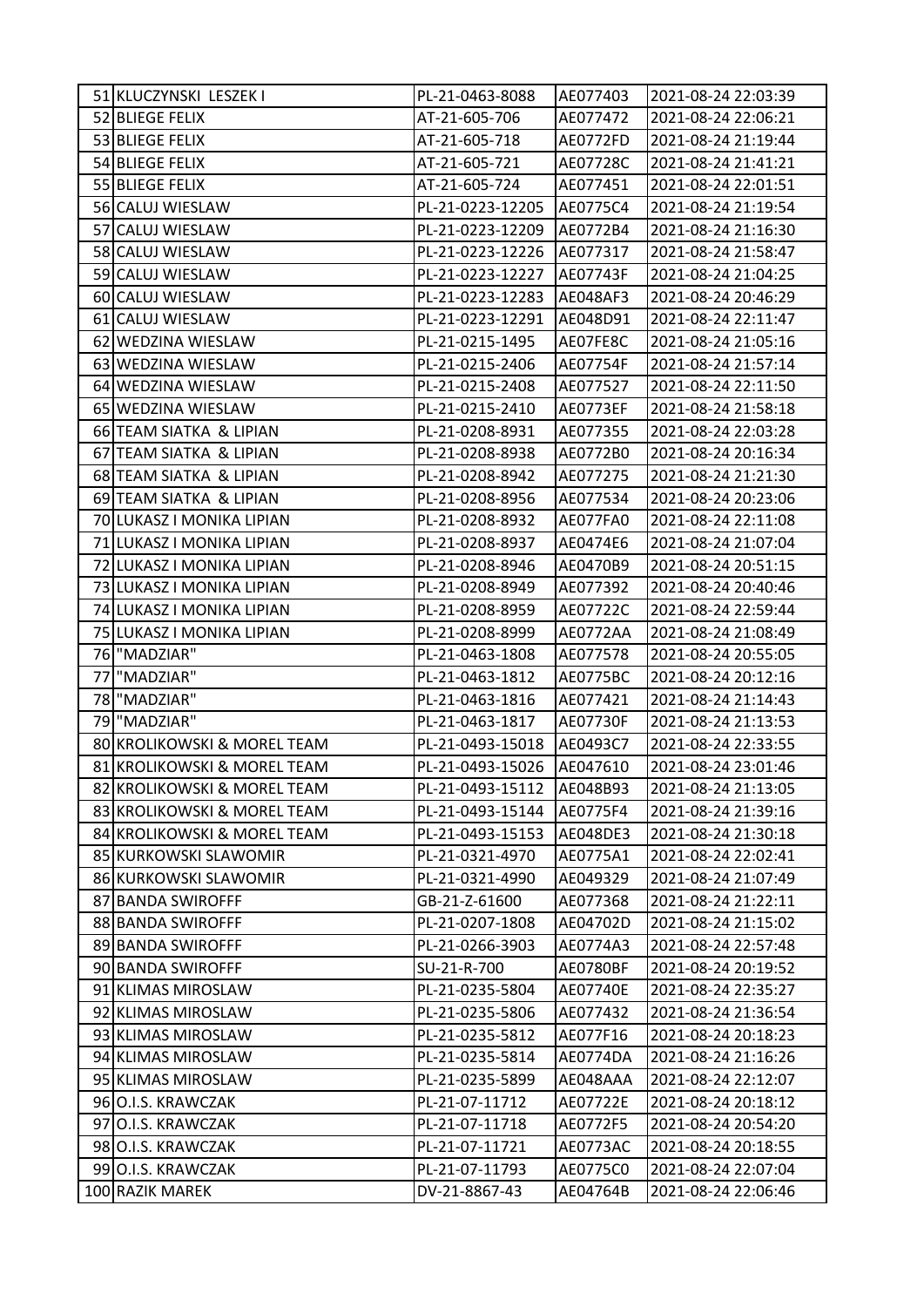| 101 RAZIK MAREK                    | DV-21-8867-53    | AE077505        | 2021-08-24 21:29:20 |
|------------------------------------|------------------|-----------------|---------------------|
| 102 RAZIK MAREK                    | DV-21-8867-70    | AE049194        | 2021-08-24 21:03:21 |
| 103 RAZIK MAREK                    | DV-21-8867-83    | AE077380        | 2021-08-24 21:32:16 |
| 104 RAZIK MAREK                    | DV-21-8867-92    | AE0773B8        | 2021-08-24 21:07:23 |
| 105 ZAK & HULAS                    | PL-21-0412-2001  | AE048F90        | 2021-08-24 22:06:54 |
| 106 ZAK & HULAS                    | PL-21-0412-2005  | AE077258        | 2021-08-24 20:56:05 |
| 107 ZAK & HULAS                    | PL-21-0412-2011  | AE0774DD        | 2021-08-24 21:40:22 |
| 108 ZAK & HULAS                    | PL-21-0412-2019  | AE077FE0        | 2021-08-24 21:19:03 |
| 109 ZAK & HULAS                    | PL-21-0412-2028  | AE0774E2        | 2021-08-24 21:21:42 |
| 110 KIELBASA KRZYSZTOF             | PL-21-0311-9514  | AE048B23        | 2021-08-24 20:56:10 |
| 111 KIELBASA KRZYSZTOF             | PL-21-0311-9515  | AE07738F        | 2021-08-24 22:12:53 |
| 112 KIELBASA KRZYSZTOF             | PL-21-0311-9516  | AE07733C        | 2021-08-24 20:56:19 |
| 113 KIELBASA KRZYSZTOF             | PL-21-0311-9518  | AE0775CC        | 2021-08-24 20:45:47 |
| 114 KIELBASA KRZYSZTOF             | PL-21-0311-9521  | AE07F5BC        | 2021-08-24 22:39:51 |
| 115 KIELBASA KRZYSZTOF             | PL-21-0311-9589  | AE048D53        | 2021-08-24 22:04:51 |
| 116 TEAM KACZOR                    | PL-21-0412-3210  | AE0774BE        | 2021-08-24 20:07:12 |
| 117 TEAM KACZOR                    | PL-21-0412-3218  | AE077429        | 2021-08-24 21:33:45 |
| 118 TEAM KACZOR                    | PL-21-0412-3261  | AE048B1C        | 2021-08-24 21:11:49 |
| 119 TEAM KACZOR                    | PL-21-0412-3265  | AE077331        | 2021-08-24 20:06:38 |
| 120 TEAM KACZOR                    | PL-21-0412-3268  | AE0775E8        | 2021-08-24 20:18:08 |
| 121 GUMIENIAK ARTUR                | GB-21-V-207563   | AE048F6B        | 2021-08-24 21:06:29 |
| 122 GUMIENIAK ARTUR                | GB-21-V-207564   | AE04925E        | 2021-08-24 20:17:32 |
| 123 GUMIENIAK ARTUR                | GB-21-V-207565   | AE077309        | 2021-08-24 23:08:57 |
| 124 GUMIENIAK ARTUR                | PL-21-0430-923   | AE0775F8        | 2021-08-24 22:06:34 |
| 125 GUMIENIAK ARTUR                | PL-21-0430-944   | AE077273        | 2021-08-24 21:38:48 |
| 126 STYPCZYNSKI DARIUSZ            | PL-21-0473-9601  | AE077601        | 2021-08-24 21:59:20 |
| 127 STYPCZYNSKI DARIUSZ            | PL-21-0473-9616  | AE0775A0        | 2021-08-24 20:47:55 |
| 128 STYPCZYNSKI DARIUSZ            | PL-21-0473-9618  | AE0772F6        | 2021-08-24 22:01:03 |
| 129 STYPCZYNSKI DARIUSZ            | PL-21-0473-9619  | AE0775E1        | 2021-08-24 20:10:50 |
| 130 STYPCZYNSKI DARIUSZ            | PL-21-0473-9620  | AE0774EB        | 2021-08-24 22:29:54 |
| 131 TEAM BLECHARZ - MULLER         | DV-21-1078-640   | AE077ECE        | 2021-08-24 23:08:41 |
| 132 TEAM BLECHARZ - MULLER         | DV-21-1078-647   | <b>AE046EC8</b> | 2021-08-24 20:11:10 |
| 133 TEAM BLECHARZ - MULLER         | PL-21-0499-4519  | AE047039        | 2021-08-24 22:05:02 |
| 134 TEAM BLECHARZ - MULLER         | PL-21-0499-4521  | AE07748B        | 2021-08-24 21:31:30 |
| 135 TEAM BLECHARZ - MULLER         | PL-21-0499-4526  | AE04896C        | 2021-08-24 22:29:37 |
| 136 KRYSTKI                        | PL-21-0413-11567 | AE07F428        | 2021-08-24 20:40:37 |
| 137 KRYSTKI                        | PL-21-0413-11569 | AE07F568        | 2021-08-24 20:24:09 |
| 138 KRYSTKI                        | PL-21-0413-11574 | AE048F14        | 2021-08-24 21:12:06 |
| 139 KRYSTKI                        | PL-21-0413-11575 | AE077560        | 2021-08-24 22:01:40 |
| 140 KRYSTKI                        | PL-21-0413-11579 | AE077372        | 2021-08-24 22:12:43 |
| 141 SOBIERAJ & GALCZYNSKI          | PL-21-0183-7007  | AE047120        | 2021-08-24 22:34:00 |
| 142 SOBIERAJ & GALCZYNSKI          | PL-21-0183-7028  | AE048A2B        | 2021-08-24 21:31:54 |
| 143 SOBIERAJ & GALCZYNSKI          | PL-21-0183-7032  | AE048B7C        | 2021-08-24 20:45:01 |
| 144 AB WOZNIAK                     | PL-21-0308-1786  | AE07744D        | 2021-08-24 21:38:19 |
| 145 AB WOZNIAK                     | PL-21-0308-1787  | AE077FF5        | 2021-08-24 22:15:08 |
| 146 AB WOZNIAK                     | PL-21-0308-1788  | AE048EC1        | 2021-08-24 22:11:56 |
| 147 AB WOZNIAK                     | PL-21-0308-1800  | AE0775A8        | 2021-08-24 20:44:18 |
| 148 AB WOZNIAK                     | PL-21-0308-7365  | AE07FD92        | 2021-08-24 20:40:52 |
| 149 PAWEL WARDA & ADALBERT BISCHOF | PL-21-0497-1453  | AE047312        | 2021-08-24 20:50:35 |
| 150 PAWEL WARDA & ADALBERT BISCHOF | PL-21-0497-1454  | AE077468        | 2021-08-24 20:48:21 |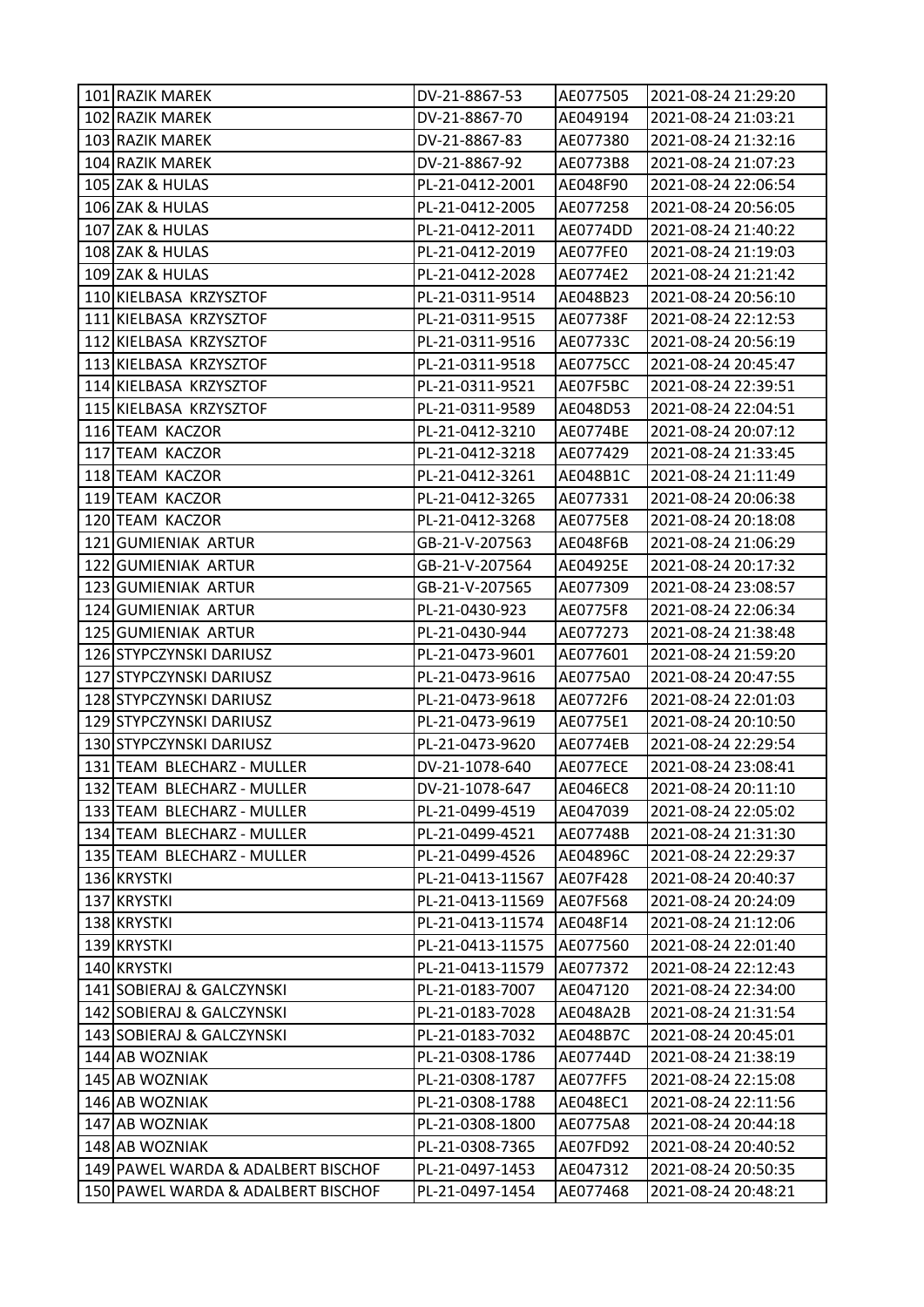| 151 PAWEL WARDA & ADALBERT BISCHOF | PL-21-0497-1455  | AE07729C | 2021-08-24 22:12:20 |
|------------------------------------|------------------|----------|---------------------|
| 152 PAWEL WARDA & ADALBERT BISCHOF | PL-21-0497-1456  | AE07734F | 2021-08-24 20:42:50 |
| 153 PAWEL WARDA & ADALBERT BISCHOF | PL-21-0497-1457  | AE077279 | 2021-08-24 21:57:39 |
| 154 PAWEL WARDA & ADALBERT BISCHOF | PL-21-0497-1458  | AE07735A | 2021-08-24 22:07:02 |
| 155 STRZELCZYK TOMASZ              | PL-21-0221-5425  | AE07727B | 2021-08-24 22:57:59 |
| 156 STRZELCZYK TOMASZ              | PL-21-0221-5431  | AE07726F | 2021-08-24 21:56:26 |
| 157 STRZELCZYK TOMASZ              | PL-21-0221-5435  | AE0474AC | 2021-08-24 21:04:11 |
| 158 STRZELCZYK TOMASZ              | PL-21-0221-5438  | AE0471B2 | 2021-08-24 20:45:33 |
| 159 WLODARCZYK MAREK               | PL-21-065-10201  | AE0473FA | 2021-08-24 20:46:51 |
| 160 WLODARCZYK MAREK               | PL-21-065-10209  | AE077580 | 2021-08-24 20:44:02 |
| 161 WLODARCZYK MAREK               | PL-21-065-10213  | AE078058 | 2021-08-24 20:23:53 |
| 162 WLODARCZYK MAREK               | PL-21-065-10235  | AE077568 | 2021-08-24 21:15:18 |
| 163 PIEROG SEBASTIAN               | PL-21-0312-8146  | AE0775B2 | 2021-08-24 21:03:42 |
| 164 PIEROG SEBASTIAN               | PL-21-0312-8147  | AE048B40 | 2021-08-24 20:25:41 |
| 165 PIEROG SEBASTIAN               | PL-21-0312-8161  | AE077E43 | 2021-08-24 21:06:01 |
| 166 PIEROG SEBASTIAN               | PL-21-0312-8179  | AE077465 | 2021-08-24 21:06:55 |
| 167 JURECZKA KRZYSZTOF             | PL-21-0352-1663  | AE077541 | 2021-08-24 22:47:07 |
| 168 JURECZKA KRZYSZTOF             | PL-21-0352-1665  | AE077483 | 2021-08-24 22:43:42 |
| 169 JURECZKA KRZYSZTOF             | PL-21-0352-1672  | AE045F20 | 2021-08-24 20:51:47 |
| 170 BLASZCZYK LEON                 | PL-21-0352-1606  | AE077233 | 2021-08-24 22:45:41 |
| 171 PERLA ROZTOCZA                 | PL-21-0215-702   | AE077430 | 2021-08-24 21:28:40 |
| 172 PERLA ROZTOCZA                 | PL-21-0215-766   | AE07FB8E | 2021-08-24 20:19:00 |
| 173 PERLA ROZTOCZA                 | PL-21-0215-791   | AE07F637 | 2021-08-24 22:28:16 |
| 174 PERLA ROZTOCZA                 | PL-21-0215-793   | AE07FC9E | 2021-08-24 21:09:07 |
| 175 SMERFY                         | PL-21-0441-1805  | AE049511 | 2021-08-24 22:03:47 |
| 176 SMERFY                         | PL-21-0441-1814  | AE0773A9 | 2021-08-24 21:28:08 |
| 177 SMERFY                         | PL-21-0441-1833  | AE07F6CA | 2021-08-24 22:30:51 |
| 178 SMERFY                         | PL-21-0441-1853  | AE07F2F4 | 2021-08-24 21:42:05 |
| 179 POPLAWSKI MIECZYSLAW           | PL-21-0441-516   | AE047DD1 | 2021-08-24 22:13:05 |
| 180 POPLAWSKI MIECZYSLAW           | PL-21-0441-525   | AE047516 | 2021-08-24 22:41:04 |
| 181 POPLAWSKI MIECZYSLAW           | PL-21-0441-526   | AE077271 | 2021-08-24 20:38:31 |
| 182 POPLAWSKI MIECZYSLAW           | PL-21-0441-551   | AE07FC06 | 2021-08-24 21:05:09 |
| 183 POPLAWSKI MIECZYSLAW           | PL-21-0441-573   | AE048B6F | 2021-08-24 21:36:16 |
| 184 FLOREK-WOJCIESZAK              | PL-21-0196-1786  | AE077276 | 2021-08-24 20:54:30 |
| 185 FLOREK-WOJCIESZAK              | PL-21-0196-1790  | AE077478 | 2021-08-24 22:56:30 |
| 186 FLOREK-WOJCIESZAK              | PL-21-0231-11790 | AE077591 | 2021-08-24 20:19:06 |
| 187 FLOREK-WOJCIESZAK              | PL-21-0231-9909  | AE07724E | 2021-08-24 20:07:29 |
| 188 FLOREK-WOJCIESZAK              | PL-21-0232-2192  | AE07F5D2 | 2021-08-24 22:30:59 |
| 189 ROBERT-PATRYK                  | PL-21-0231-10012 | AE0774D4 | 2021-08-24 22:07:59 |
| 190 ROBERT-PATRYK                  | PL-21-0231-10014 | AE04766E | 2021-08-24 21:06:51 |
| 191 ROBERT-PATRYK                  | PL-21-0231-10027 | AE077399 | 2021-08-24 21:06:46 |
| 192 ROBERT-PATRYK                  | PL-21-0231-10051 | AE0775E9 | 2021-08-24 22:00:08 |
| 193 ROBERT-PATRYK                  | PL-21-0231-10062 | AE077540 | 2021-08-24 22:07:13 |
| 194 ROBERT-PATRYK                  | PL-21-0231-10091 | AE07F447 | 2021-08-24 20:37:32 |
| 195 KRAWIECZEK LUCJAN              | PL-21-0129-1143  | AE0772C1 | 2021-08-24 22:03:57 |
| 196 KRAWIECZEK LUCJAN              | PL-21-0129-901   | AE046135 | 2021-08-24 20:51:59 |
| 197 JUSTAN                         | PL-21-0129-3002  | AE045D30 | 2021-08-24 22:45:47 |
| 198 ANDRZEJ i MICHAL BUSZKO        | PL-21-0452-11366 | AE077DF9 | 2021-08-24 20:38:41 |
| 199 ANDRZEJ i MICHAL BUSZKO        | PL-21-0452-11368 | AE0774D5 | 2021-08-24 22:30:10 |
| 200 ANDRZEJ i MICHAL BUSZKO        | PL-21-0452-11377 | AE0772F4 | 2021-08-24 23:05:21 |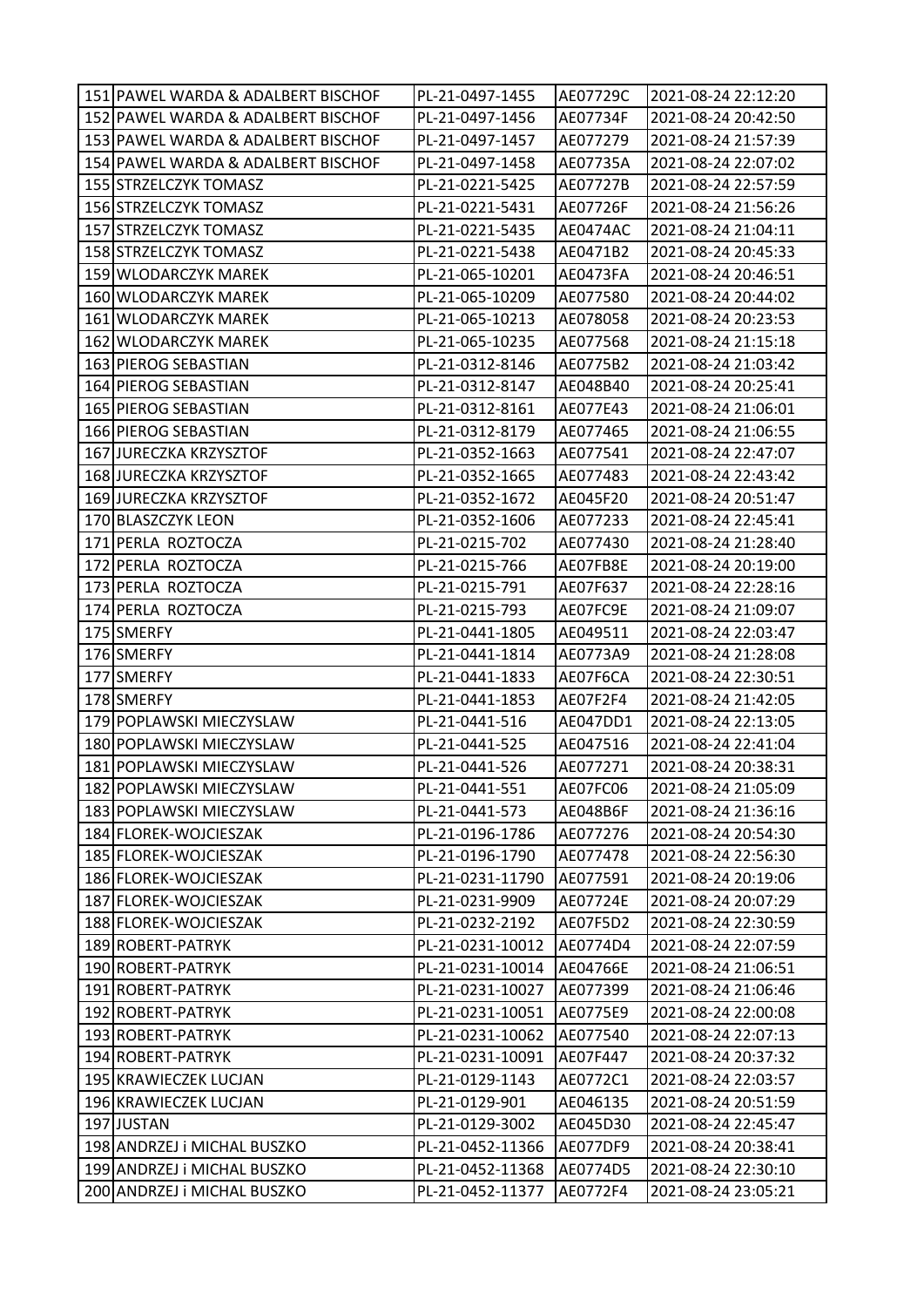|     | 201 ANDRZEJ i MICHAL BUSZKO | PL-21-0452-11383 | AE0774CB        | 2021-08-24 23:06:06 |
|-----|-----------------------------|------------------|-----------------|---------------------|
|     | 202 KOZIOLKI                | PL-21-0414-4185  | AE0775B3        | 2021-08-24 21:30:12 |
|     | 203 KOZIOLKI                | PL-21-0414-4197  | <b>AE0490FF</b> | 2021-08-24 20:50:54 |
|     | 204 ZURAWSKI JAN dr.1       | PL-21-0211-9208  | AE077337        | 2021-08-24 22:11:05 |
|     | 205 ZURAWSKI JAN dr.1       | PL-21-0211-9237  | AE078121        | 2021-08-24 22:38:50 |
|     | 206 ZURAWSKI JAN dr. 2      | PL-21-0211-9204  | AE0774E7        | 2021-08-24 20:18:20 |
|     | 207 ZURAWSKI JAN dr. 2      | PL-21-0211-9222  | AE048F11        | 2021-08-24 22:03:49 |
|     | 208 ZURAWSKI JAN dr. 2      | PL-21-0211-9228  | AE0772B7        | 2021-08-24 20:17:57 |
|     | 209 ZURAWSKI JAN dr. 2      | PL-21-0211-9234  | AE049215        | 2021-08-24 23:10:31 |
|     | 210 ZURAWSKI JAN 3          | PL-21-0211-9209  | AE077418        | 2021-08-24 20:46:22 |
|     | 211 ZURAWSKI JAN 3          | PL-21-0211-9231  | AE0474FD        | 2021-08-24 20:23:35 |
|     | 212 ZURAWSKI JAN 3          | PL-21-0211-9251  | AE02C05B        | 2021-08-24 21:58:32 |
|     | 213 ZURAWSKI JAN 3          | PL-21-0211-9255  | AE077F34        | 2021-08-24 22:35:09 |
|     | 214 HUBEX                   | PL-21-0211-11224 | AE077439        | 2021-08-24 21:57:18 |
|     | 215 HUBEX                   | PL-21-0211-11225 | AE0772D7        | 2021-08-24 22:59:34 |
|     | 216 HUBEX                   | PL-21-0211-11229 | AE07731F        | 2021-08-24 22:05:55 |
|     | 217 HUBEX                   | PL-21-0211-6702  | AE047379        | 2021-08-24 22:02:51 |
|     | 218 HUBEX                   | PL-21-0211-6704  | AE077300        | 2021-08-24 21:11:22 |
|     | 219 KUSAJ GRZEGORZ          | PL-21-0211-6701  | AE0775CD        | 2021-08-24 21:28:37 |
|     | 220 KUSAJ GRZEGORZ          | PL-21-0211-6703  | AE07737F        | 2021-08-24 21:56:06 |
|     | 221 KUSAJ GRZEGORZ          | PL-21-0211-6709  | AE07FBCB        | 2021-08-24 20:05:54 |
|     | 222 KUSAJ GRZEGORZ          | PL-21-0211-6711  | AE07F417        | 2021-08-24 22:41:07 |
|     | 223 KUSAJ GRZEGORZ          | PL-21-0211-6716  | AE07F424        | 2021-08-24 21:21:01 |
|     | 224 KUSAJ GRZEGORZ          | PL-21-0211-6717  | AE07F537        | 2021-08-24 21:17:48 |
|     | 225 LACH STANISLAW          | PL-21-0465-7307  | AE0775B4        | 2021-08-24 20:17:53 |
|     | 226 LACH STANISLAW          | PL-21-0465-7313  | AE077422        | 2021-08-24 21:35:53 |
|     | 227 LACH STANISLAW          | PL-21-0465-7315  | AE0492EF        | 2021-08-24 20:53:24 |
|     | 228 LACH STANISLAW          | PL-21-0465-7326  | AE07733E        | 2021-08-24 22:38:02 |
|     | 229 WOZNY KONRAD            | PL-21-0208-4556  | AE0775C6        | 2021-08-24 20:16:50 |
|     | 230 CIESLAK - KRAWCZYK      | PL-21-0463-7331  | AE048E88        | 2021-08-24 22:45:15 |
|     | 231 CIESLAK - KRAWCZYK      | PL-21-0463-7334  | AE0474BF        | 2021-08-24 21:57:58 |
|     | 232 SG SEHNKE-MARZEION      | DV-21-8762-1000  | <b>AE0772BF</b> | 2021-08-24 20:38:59 |
|     | 233 SG SEHNKE-MARZEION      | DV-21-8762-735   | AE077423        | 2021-08-24 20:19:48 |
|     | 234 SG SEHNKE-MARZEION      | DV-21-8762-965   | AE077292        | 2021-08-24 20:54:04 |
|     | 235 SG SEHNKE-MARZEION      | DV-21-8762-977   | AE077397        | 2021-08-24 23:06:44 |
|     | 236 SLAWOMIR WIERZBICKI     | PL-21-0244-7018  | AE047CEB        | 2021-08-24 20:09:07 |
|     | 237 SLAWOMIR WIERZBICKI     | PL-21-0244-7031  | AE07F584        | 2021-08-24 20:54:33 |
|     | 238 SLAWOMIR WIERZBICKI     | PL-21-0244-7035  | AE07F3F9        | 2021-08-24 21:21:50 |
|     | 239 DUDEK MONIKA & DAWID    | PL-21-0388-1220  | AE047424        | 2021-08-24 21:13:56 |
|     | 240 DUDEK MONIKA & DAWID    | PL-21-0388-1226  | AE077F9F        | 2021-08-24 20:06:47 |
|     | 241 DUDEK MONIKA & DAWID    | PL-21-0388-1229  | AE0775ED        | 2021-08-24 22:59:08 |
|     | 242 DUDEK MONIKA & DAWID    | PL-21-0388-1234  | AE0490DB        | 2021-08-24 20:09:36 |
|     | 243 DUDEK MONIKA & DAWID    | PL-21-0388-1235  | AE077240        | 2021-08-24 22:10:58 |
|     | 244   "GRUBIORZE"           | PL-21-0422-7306  | AE077521        | 2021-08-24 21:56:15 |
|     | 245   "GRUBIORZE"           | PL-21-0422-7325  | AE077342        | 2021-08-24 22:03:20 |
|     | 246   "GRUBIORZE"           | PL-21-0422-7344  | AE077503        | 2021-08-24 21:04:53 |
| 247 | "GRUBIORZE"                 | PL-21-0422-7346  | AE0774C7        | 2021-08-24 21:20:35 |
|     | 248   "GRUBIORZE"           | PL-21-0422-7347  | AE048B34        | 2021-08-24 22:56:23 |
|     | 249   "GRUBIORZE"           | PL-21-0422-7356  | AE04765F        | 2021-08-24 20:40:30 |
|     | 250 BIERNAT & KUSCH 1       | DV-21-2522-1711  | AE077598        | 2021-08-24 22:47:12 |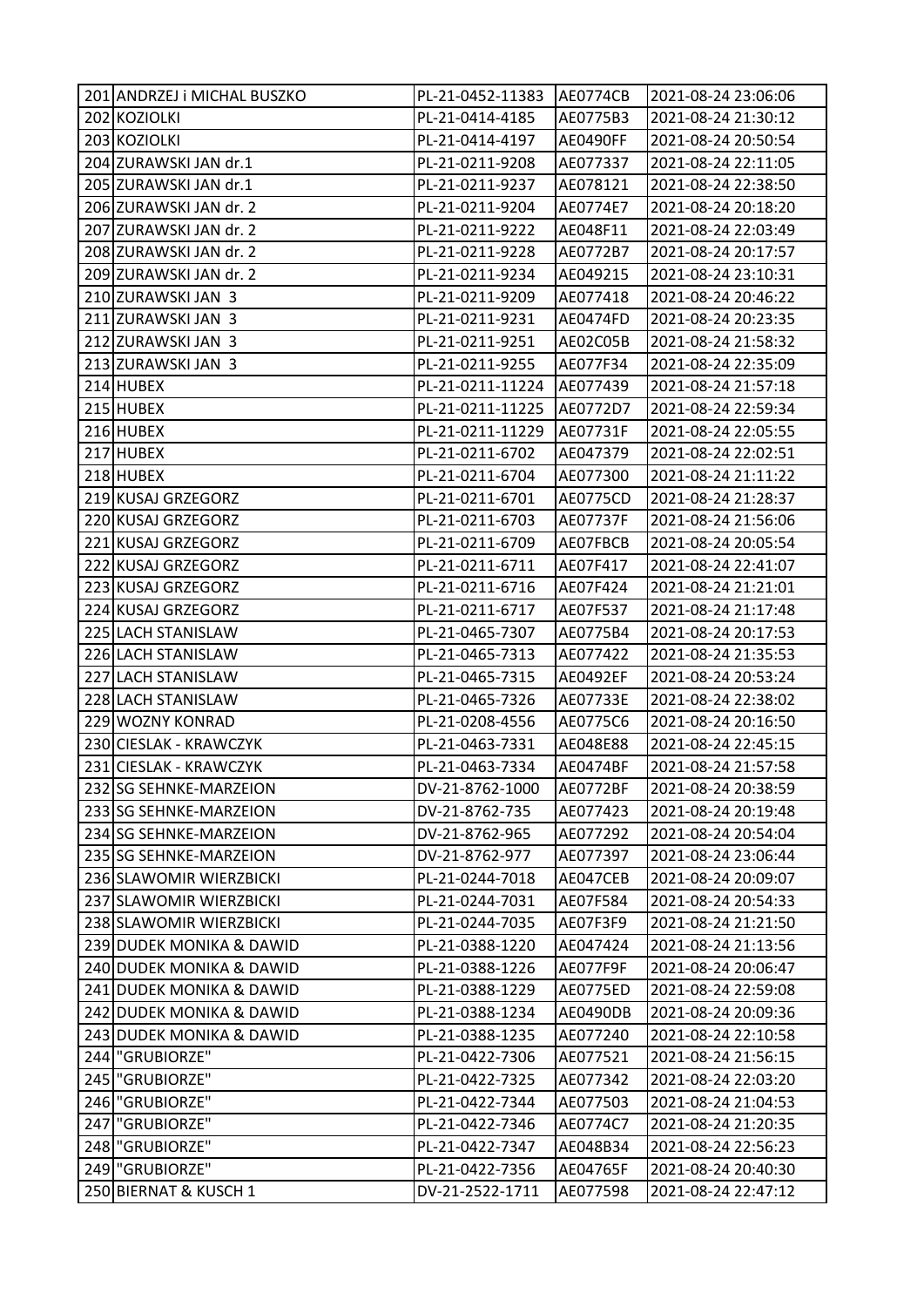| 251 BIERNAT & KUSCH 1            | DV-21-2522-1749 | AE048CE9        | 2021-08-24 22:42:52 |
|----------------------------------|-----------------|-----------------|---------------------|
| 252 BIERNAT & KUSCH 1            | DV-21-2522-1759 | AE0773D5        | 2021-08-24 21:03:56 |
| 253 BIERNAT & KUSCH 1            | DV-21-2522-1783 | AE078103        | 2021-08-24 21:00:40 |
| 254 BIERNAT & KUSCH 1            | DV-21-2522-1799 | AE07754B        | 2021-08-24 22:31:10 |
| 255 BIERNAT & KUSCH 1            | DV-21-2522-1829 | AE048FD9        | 2021-08-24 22:04:29 |
| 256 BIERNAT & KUSCH 2            | DV-21-2522-1780 | AE077284        | 2021-08-24 20:22:50 |
| 257 BIERNAT & KUSCH 2            | DV-21-2522-1789 | AE0775A5        | 2021-08-24 21:29:11 |
| 258 BIERNAT & KUSCH 2            | DV-21-2522-1798 | <b>AE0773CC</b> | 2021-08-24 22:07:25 |
| 259 BIERNAT & KUSCH 2            | DV-21-2522-1801 | AE049341        | 2021-08-24 20:20:19 |
| 260 BIERNAT & KUSCH 2            | DV-21-2522-1807 | AE077264        | 2021-08-24 22:01:15 |
| 261 KALYTA + SCZYGIOL NIEMCY     | DV-21-3540-329  | AE046228        | 2021-08-24 20:10:17 |
| 262 KALYTA +SCZYGIOL NIEMCY      | DV-21-7243-1097 | AE077244        | 2021-08-24 21:57:45 |
| 263 KALYTA + SCZYGIOL NIEMCY     | DV-21-7243-1100 | AE077446        | 2021-08-24 20:15:34 |
| 264 BIENIEK DARIUSZ              | S-21-20-1022    | AE0494A7        | 2021-08-24 22:32:29 |
| 265 BIENIEK DARIUSZ              | S-21-20-1024    | AE077DFE        | 2021-08-24 22:16:20 |
| 266 BIENIEK DARIUSZ              | S-21-20-1033    | AE077306        | 2021-08-24 21:18:50 |
| 267 BIENIEK DARIUSZ              | S-21-20-1036    | AE04957A        | 2021-08-24 20:50:12 |
| 268 BIENIEK DARIUSZ              | S-21-20-1042    | AE045E11        | 2021-08-24 20:06:33 |
| 269 JARCZOK FILIP                | PL-21-047-8508  | AE077DEB        | 2021-08-24 21:37:15 |
| 270 JARCZOK FILIP                | PL-21-047-8514  | AE077F62        | 2021-08-24 22:39:55 |
| 271 JARCZOK FILIP                | PL-21-047-8518  | AE045D01        | 2021-08-24 21:31:27 |
| 272 JARCZOK FILIP                | PL-21-047-8520  | AE049051        | 2021-08-24 21:29:39 |
| 273 JARCZOK FILIP                | PL-21-047-8522  | AE048AEE        | 2021-08-24 22:14:44 |
| 274 HANIA & MAJA TEAM            | PL-21-0497-2122 | AE02C072        | 2021-08-24 20:06:20 |
| 275 HANIA & MAJA TEAM            | PL-21-0497-2139 | AE077EA0        | 2021-08-24 21:20:13 |
| 276 HANIA & MAJA TEAM            | PL-21-0497-2143 | AE02C077        | 2021-08-24 20:13:19 |
| 277 HANIA & MAJA TEAM            | PL-21-0497-2164 | AE0773C0        | 2021-08-24 23:03:00 |
| 278 HANIA & MAJA TEAM            | PL-21-0497-2165 | AE047591        | 2021-08-24 20:55:19 |
| 279 MAJA & HANIA TEAM            | PL-21-0497-2082 | AE0489AB        | 2021-08-24 21:18:01 |
| 280 MAJA & HANIA TEAM            | PL-21-0497-2093 | AE0774F4        | 2021-08-24 20:08:38 |
| 281 MAJA & HANIA TEAM            | PL-21-0497-2106 | AE077435        | 2021-08-24 20:45:29 |
| 282 MAJA & HANIA TEAM            | PL-21-0497-2119 | AE07732F        | 2021-08-24 21:19:51 |
| 283 MAJA & HANIA TEAM            | PL-21-0497-2128 | <b>AE0774CF</b> | 2021-08-24 22:38:12 |
| 284 MAJA & HANIA TEAM            | PL-21-0497-2135 | AE049253        | 2021-08-24 22:30:14 |
| 285 SZYMON                       | PL-21-0180-6507 | AE077492        | 2021-08-24 20:17:44 |
| 286 SZYMON                       | PL-21-0180-6511 | AE077384        | 2021-08-24 20:11:57 |
| 287 SZYMON                       | PL-21-0180-6575 | <b>AE0773FE</b> | 2021-08-24 21:56:08 |
| 288 SZYMON                       | PL-21-0180-6579 | AE0775F5        | 2021-08-24 21:41:51 |
| 289 SZYMON                       | PL-21-0180-6585 | AE078059        | 2021-08-24 23:07:29 |
| 290 SZYMON                       | PL-21-0180-6600 | AE0773A8        | 2021-08-24 21:14:34 |
| 291 KLECZAJ SLAWOMIR             | PL-21-0180-312  | AE078161        | 2021-08-24 21:31:22 |
| 292 KLECZAJ SLAWOMIR             | PL-21-0180-332  | AE07F574        | 2021-08-24 21:16:10 |
| 293 KLECZAJ SLAWOMIR             | PL-21-0180-333  | AE07FB2B        | 2021-08-24 23:08:25 |
| 294 KLECZAJ SLAWOMIR             | PL-21-0180-334  | AE07FE3F        | 2021-08-24 21:19:19 |
| 295 KLECZAJ SLAWOMIR             | PL-21-0180-335  | AE07FC96        | 2021-08-24 22:32:53 |
| 296 KLECZAJ SLAWOMIR             | PL-21-05-5489   | AE07F4A0        | 2021-08-24 22:11:39 |
| 297 STEFANSKI MAREK MWG ROGOWO I | PL-21-0495-6829 | AE048FFF        | 2021-08-24 20:22:06 |
| 298 STEFANSKI MAREK MWG ROGOWO I | PL-21-0495-6830 | AE0780D4        | 2021-08-24 21:58:39 |
| 299 STEFANSKI MAREK MWG ROGOWO I | PL-21-0495-6871 | AE04967B        | 2021-08-24 21:20:41 |
| 300 STEFANSKI MAREK MWG ROGOWO I | PL-21-0495-6875 | AE049485        | 2021-08-24 21:33:05 |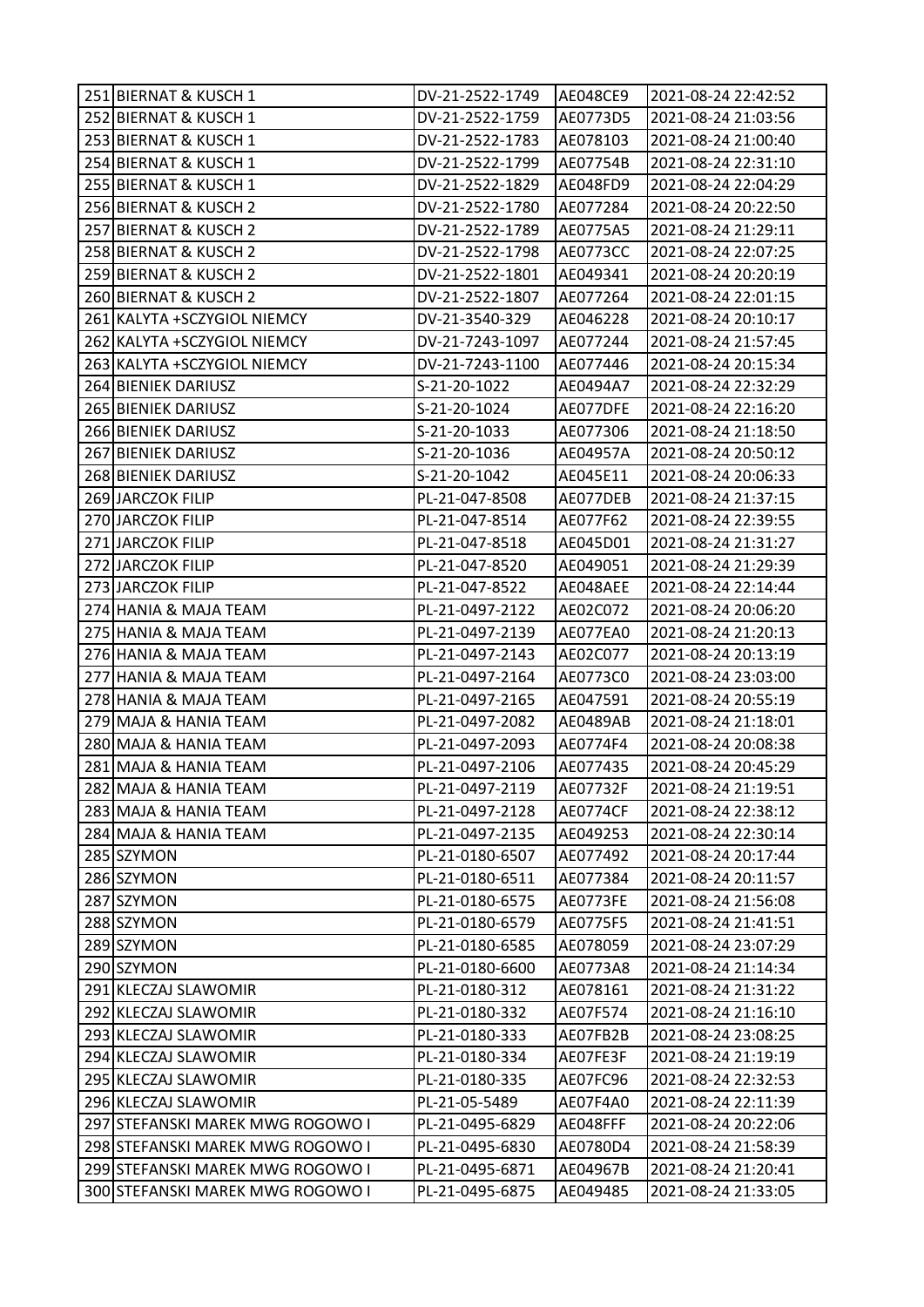| 301 STEFANSKI MAREK MWG ROGOWO I  | PL-21-0495-6964  | AE045D8C        | 2021-08-24 22:36:34 |
|-----------------------------------|------------------|-----------------|---------------------|
| 302 STEFANSKI MAREK MWG ROGOWO I  | PL-21-0495-6991  | AE0774A8        | 2021-08-24 21:13:00 |
| 303 STEFANSKI MAREK MWG ROGOWO II | PL-21-0495-10425 | AE048EF1        | 2021-08-24 22:38:33 |
| 304 STEFANSKI MAREK MWG ROGOWO II | PL-21-0495-6949  | AE0772DA        | 2021-08-24 20:38:36 |
| 305 STEFANSKI MAREK MWG ROGOWO II | PL-21-0495-6952  | AE048CA4        | 2021-08-24 22:58:13 |
| 306 STEFANSKI MAREK MWG ROGOWO II | PL-21-0495-6965  | AE0772E6        | 2021-08-24 20:17:22 |
| 307 STEFANSKI MAREK MWG ROGOWO II | PL-21-0495-6994  | AE048A74        | 2021-08-24 22:47:31 |
| 308 CZARDYBON ANDRZEJ             | PL-21-0139-5604  | AE048C01        | 2021-08-24 21:08:58 |
| 309 CZARDYBON ANDRZEJ             | PL-21-0139-5681  | AE0775DD        | 2021-08-24 22:41:54 |
| 310 CZARDYBON ANDRZEJ             | PL-21-0139-5689  | AE0773FB        | 2021-08-24 20:40:21 |
| 311 RUBINKOWSKI DAMIAN            | PL-21-0397-1103  | AE07747A        | 2021-08-24 21:32:34 |
| 312 RUBINKOWSKI DAMIAN            | PL-21-0397-1193  | AE046F0F        | 2021-08-24 21:13:35 |
| 313 WALKI                         | PL-21-0162-3020  | AE048D80        | 2021-08-24 20:11:23 |
| 314 WALKI                         | PL-21-0162-5702  | <b>AE048E8E</b> | 2021-08-24 21:29:50 |
| 315 WALKI                         | PL-21-0162-5703  | AE077375        | 2021-08-24 20:42:38 |
| 316 DANILOWICZ Aa M               | PL0215-21-1073   | AE07FE25        | 2021-08-24 22:31:54 |
| 317 DANILOWICZ Aa M               | PL0215-21-1530   | AE0774EA        | 2021-08-24 21:18:33 |
| 318 DANILOWICZ Aa M               | PL-21-0215-13    | AE0774A7        | 2021-08-24 23:10:43 |
| 319 ZAJAC TOMASZ                  | PL-21-0215-616   | AE02C057        | 2021-08-24 22:05:12 |
| 320 ZAJAC TOMASZ                  | PL-21-0215-617   | AE04945C        | 2021-08-24 20:51:01 |
| 321 ZAJAC TOMASZ                  | PL-21-0215-630   | AE0775AA        | 2021-08-24 20:22:43 |
| 322 ZAJAC TOMASZ                  | PL-21-0215-674   | AE07FC7E        | 2021-08-24 21:15:07 |
| 323 KRASUSKI                      | PL-21-0414-457   | AE049678        | 2021-08-24 20:07:25 |
| 324 KRASUSKI                      | PL-21-0414-496   | AE0774D1        | 2021-08-24 21:05:45 |
| 325 KRASUSKI                      | PL-21-0414-498   | AE07746B        | 2021-08-24 21:29:34 |
| 326 KRASUSKI                      | PL-21-0414-499   | AE077E58        | 2021-08-24 21:14:15 |
| 327 KRASUSKI                      | PL-21-0414-500   | AE077F77        | 2021-08-24 21:57:53 |
| 328 DUBIEL - ROJEK                | PL-21-0311-9003  | AE077353        | 2021-08-24 22:12:04 |
| 329 DUBIEL - ROJEK                | PL-21-0311-9008  | AE046FD8        | 2021-08-24 20:20:50 |
| 330 DUBIEL - ROJEK                | PL-21-0311-9015  | AE0773A1        | 2021-08-24 20:53:31 |
| 331 DUBIEL - ROJEK                | PL-21-0311-9017  | <b>AE0775AC</b> | 2021-08-24 22:42:25 |
| 332 DUBIEL - ROJEK                | PL-21-0311-9019  | AE048AA6        | 2021-08-24 20:08:23 |
| 333 DUBIEL - ROJEK                | PL-21-0311-9026  | AE0772CE        | 2021-08-24 20:44:48 |
| 334 ROJEK & DUBIEL                | PL-21-0311-9009  | AE0490C9        | 2021-08-24 22:40:23 |
| 335 ROJEK & DUBIEL                | PL-21-0311-9012  | AE07F487        | 2021-08-24 21:10:53 |
| 336 ROJEK & DUBIEL                | PL-21-0311-9018  | AE048A46        | 2021-08-24 20:52:16 |
| 337 ROJEK & DUBIEL                | PL-21-0311-9023  | AE078086        | 2021-08-24 20:20:31 |
| 338 ROJEK & DUBIEL                | PL-21-0311-9031  | AE07F693        | 2021-08-24 21:11:28 |
| 339 MALEC MAREK                   | PL-21-0215-191   | AE07F54D        | 2021-08-24 22:47:03 |
| 340 MALEC MAREK                   | PL-21-0215-200   | AE07FDCE        | 2021-08-24 20:19:18 |
| 341 MALEC MAREK                   | PL-21-0215-241   | <b>AE0772AB</b> | 2021-08-24 20:15:59 |
| 342 MALEC MAREK                   | PL-21-0215-2742  | AE07FB00        | 2021-08-24 22:10:40 |
| 343 ZAWISLAK ADAM                 | PL-21-0215-6014  | AE07FBA6        | 2021-08-24 22:37:49 |
| 344 ZAWISLAK ADAM                 | PL-21-0215-6076  | AE077E7F        | 2021-08-24 22:31:25 |
| 345 ZAWISLAK ADAM                 | PL-21-0215-6081  | AE0492A9        | 2021-08-24 21:40:34 |
| 346 ZAWISLAK ADAM                 | PL-21-0215-6096  | AE0775E2        | 2021-08-24 21:09:25 |
| 347 WROBEL WALDEMAR I             | PL-21-0498-3652  | AE0472E7        | 2021-08-24 21:12:44 |
| 348 WROBEL WALDEMAR I             | PL-21-0498-3656  | AE07748D        | 2021-08-24 21:57:23 |
| 349 WROBEL WALDEMAR I             | PL-21-0498-3670  | AE0772D0        | 2021-08-24 21:14:24 |
| 350 WROBEL WALDEMAR I             | PL-21-0498-3683  | AE0774D9        | 2021-08-24 20:07:42 |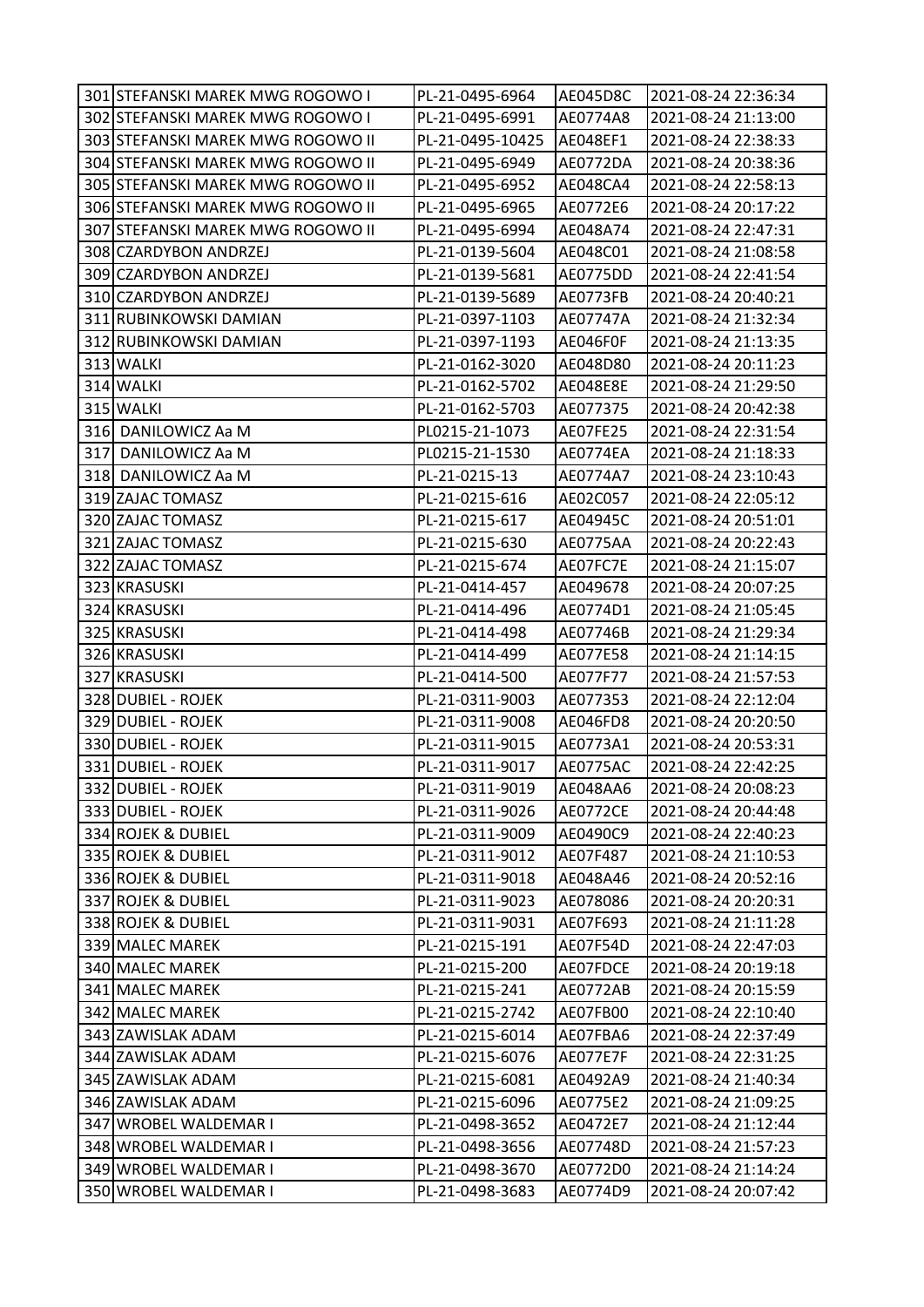| 351 WROBEL WALDEMAR II           | PL-21-0498-3669  | AE077314        | 2021-08-24 21:29:47 |
|----------------------------------|------------------|-----------------|---------------------|
| 352 WROBEL WALDEMAR II           | PL-21-0498-3672  | AE077381        | 2021-08-24 22:06:52 |
| 353 WROBEL WALDEMAR II           | PL-21-0498-3674  | AE077441        | 2021-08-24 21:14:58 |
| 354 WROBEL WALDEMAR II           | PL-21-0498-3692  | AE07F452        | 2021-08-24 22:37:32 |
| 355 WROBEL WALDEMAR II           | PL-21-0498-3695  | AE07F4C7        | 2021-08-24 20:17:30 |
| 356 LASECKI - NAWROCKI           | PL-21-0468-3236  | AE049098        | 2021-08-24 20:49:27 |
| 357 LASECKI - NAWROCKI           | PL-21-0468-6424  | AE07727F        | 2021-08-24 20:21:03 |
| 358 LASECKI - NAWROCKI           | PL-21-0468-6430  | AE077256        | 2021-08-24 21:57:27 |
| 359 LASECKI - NAWROCKI           | PL-21-0468-6468  | AE0774AE        | 2021-08-24 21:40:02 |
| 360 LASECKI - NAWROCKI           | PL-21-0468-6472  | AE07721F        | 2021-08-24 21:19:33 |
| 361 NATALKA & ZELAZNIAKI         | PL-21-0468-613   | AE047590        | 2021-08-24 20:17:12 |
| 362 NATALKA & ZELAZNIAKI         | PL-21-0468-619   | AE0772C5        | 2021-08-24 23:10:22 |
| 363 NATALKA & ZELAZNIAKI         | PL-21-0468-707   | AE07744B        | 2021-08-24 21:03:31 |
| 364 MICHAL & REMIX               | PL-21-0468-13001 | AE077288        | 2021-08-24 22:32:09 |
| 365 MICHAL & REMIX               | PL-21-0468-13019 | AE0781A3        | 2021-08-24 22:34:12 |
| 366 MICHAL & REMIX               | PL-21-0468-14520 | AE0473F5        | 2021-08-24 20:54:18 |
| 367 MICHAL & REMIX               | PL-21-0468-14541 | AE0490D6        | 2021-08-24 21:14:56 |
| 368 MICHAL & REMIX               | PL-21-0468-14549 | <b>AE077E7D</b> | 2021-08-24 22:56:46 |
| 369 DYBKOWSKI SLAWOMIR           | PL-21-0208-5601  | AE047396        | 2021-08-24 21:04:55 |
| 370 DYBKOWSKI SLAWOMIR           | PL-21-0208-5610  | AE0775B6        | 2021-08-24 20:55:09 |
| 371 DYBKOWSKI SLAWOMIR           | PL-21-0208-5655  | AE077FFB        | 2021-08-24 22:32:30 |
| 372 DYBKOWSKI SLAWOMIR           | PL-21-0208-5748  | AE048EE3        | 2021-08-24 20:53:13 |
| 373 DYBKOWSKI SLAWOMIR           | PL-21-0208-5751  | AE077269        | 2021-08-24 21:11:34 |
| 374 CZAJKA TEAM                  | PL-21-0311-9108  | <b>AE0775CE</b> | 2021-08-24 23:03:16 |
| 375 CZAJKA TEAM                  | PL-21-0311-9147  | AE077457        | 2021-08-24 22:32:20 |
| 376 CZAJKA TEAM                  | PL-21-0311-9163  | AE0773DB        | 2021-08-24 21:16:57 |
| 377 CZAJKA TEAM                  | PL-21-0311-9949  | AE07734D        | 2021-08-24 21:21:45 |
| 378 CZAJKA TEAM                  | PL-21-0311-9950  | AE047CB4        | 2021-08-24 21:40:52 |
| 379 GORA MARCIN                  | PL-21-0122-1557  | AE07F53C        | 2021-08-24 22:14:18 |
| 380 GORA MARCIN                  | PL-21-0311-3603  | AE07750A        | 2021-08-24 21:08:32 |
| 381 GORA MARCIN                  | PL-21-0311-3608  | AE07803F        | 2021-08-24 22:37:07 |
| 382 GORA MARCIN                  | PL-21-0311-3613  | AE048A3A        | 2021-08-24 22:36:55 |
| 383 GORA MARCIN                  | PL-21-0311-3615  | AE0780B1        | 2021-08-24 20:44:30 |
| 384 GORA MARCIN                  | PL-21-0311-3662  | AE07F335        | 2021-08-24 23:01:33 |
| 385 FILIP & GOLBA                | PL-21-0468-10056 | AE077313        | 2021-08-24 22:38:27 |
| 386 FILIP & GOLBA                | PL-21-0468-10117 | <b>AE0774DE</b> | 2021-08-24 22:48:43 |
| 387 FILIP & GOLBA                | PL-21-0468-9832  | <b>AE0780FF</b> | 2021-08-24 22:59:17 |
| 388 FILIP & GOLBA                | PL-21-0468-9836  | AE0772B6        | 2021-08-24 21:16:49 |
| 389 FILIP & GOLBA                | PL-21-0468-9837  | AE07753F        | 2021-08-24 21:58:09 |
| 390 CIENKUSZ STANISLAW&KAROL&JAN | PL-21-0468-14381 | AE077E1C        | 2021-08-24 20:24:29 |
| 391 CIENKUSZ STANISLAW&KAROL&JAN | PL-21-0468-14384 | AE02C074        | 2021-08-24 23:02:53 |
| 392 CIENKUSZ STANISLAW&KAROL&JAN | PL-21-0468-14386 | AE078016        | 2021-08-24 22:39:40 |
| 393 CIENKUSZ STANISLAW&KAROL&JAN | PL-21-0468-14387 | AE07726B        | 2021-08-24 23:10:57 |
| 394 CIENKUSZ STANISLAW&KAROL&JAN | PL-21-0468-14391 | AE047524        | 2021-08-24 22:56:14 |
| 395 J.J KORYCCY                  | PL-21-0490-6841  | AE0772C7        | 2021-08-24 20:48:33 |
| 396 J.J KORYCCY                  | PL-21-0490-6847  | <b>AE048F5E</b> | 2021-08-24 20:37:24 |
| 397 J.J KORYCCY                  | PL-21-0490-6850  | AE0491BD        | 2021-08-24 21:13:26 |
| 398 J.J KORYCCY                  | PL-21-0490-6852  | AE077E1E        | 2021-08-24 21:29:58 |
| 399 J.J KORYCCY                  | PL-21-0490-6855  | AE02C083        | 2021-08-24 21:33:01 |
| 400 GAWRONSKI SLAWOMIR           | PL-21-0209-11340 | AE077590        | 2021-08-24 20:43:46 |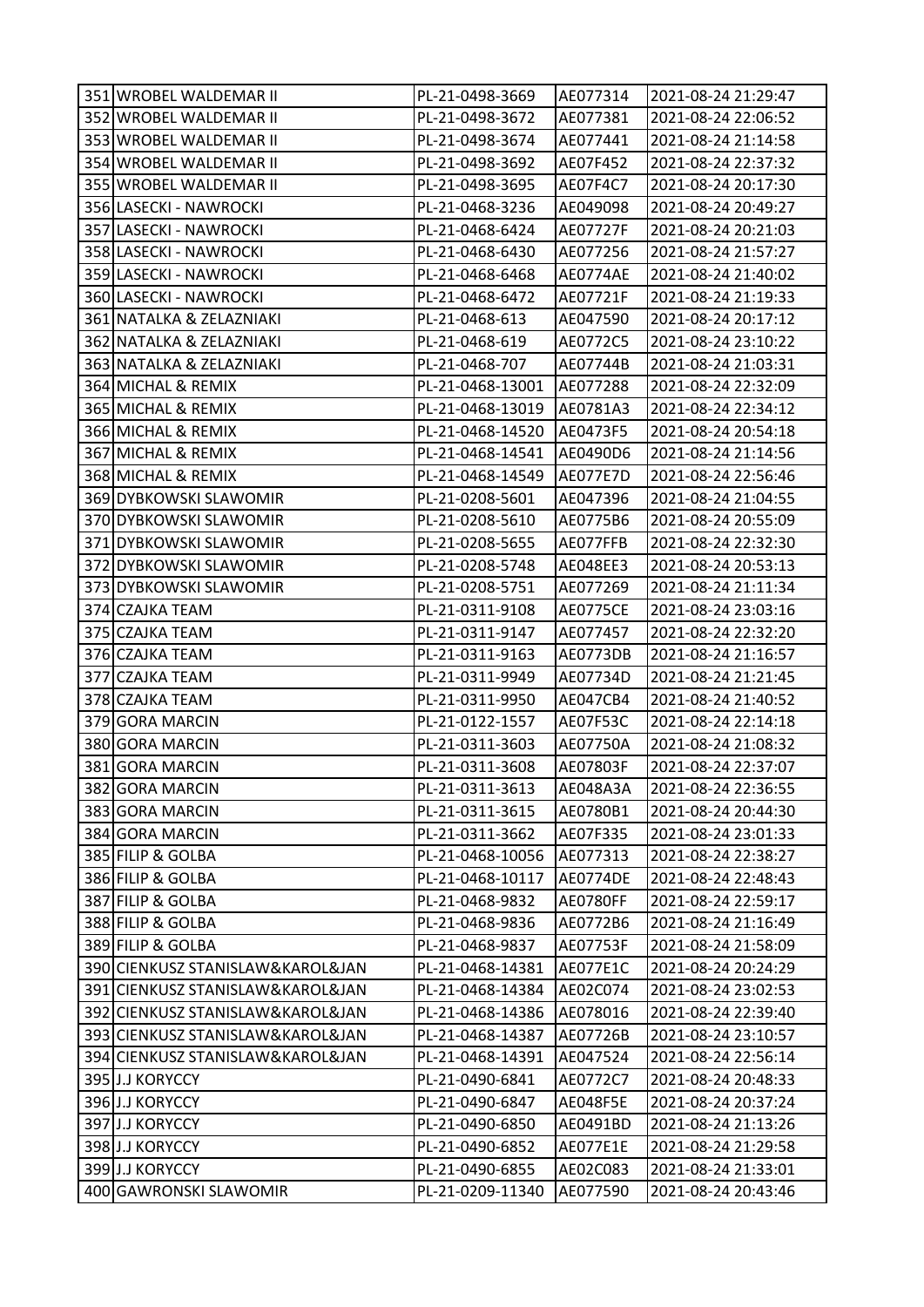| 401 GAWRONSKI SLAWOMIR        | PL-21-0209-11341 | AE077420        | 2021-08-24 22:38:18 |
|-------------------------------|------------------|-----------------|---------------------|
| 402 GAWRONSKI SLAWOMIR        | PL-21-0209-11357 | AE07F5B4        | 2021-08-24 20:08:42 |
| 403 GAWRONSKI SLAWOMIR        | PL-21-0209-11367 | AE07F354        | 2021-08-24 22:12:40 |
| 404 GAWRONSKI SLAWOMIR        | PL-21-0209-11812 | AE07FC79        | 2021-08-24 21:17:59 |
| 405 WIESLAW & TYMON           | PL-21-0223-12211 | AE02C073        | 2021-08-24 20:47:23 |
| 406 WIESLAW & TYMON           | PL-21-0223-12218 | AE02C085        | 2021-08-24 21:07:52 |
| 407 WIESLAW & TYMON           | PL-21-0223-12221 | <b>AE0493AC</b> | 2021-08-24 22:44:53 |
| 408 WIESLAW & TYMON           | PL-21-0223-12223 | AE02C076        | 2021-08-24 20:44:13 |
| 409 WIESLAW & TYMON           | PL-21-0223-12225 | AE077510        | 2021-08-24 21:19:27 |
| 410 GORZEL TOMASZ             | PL-21-0497-6210  | AE0774FF        | 2021-08-24 20:21:59 |
| 411 GORZEL TOMASZ             | PL-21-0497-6238  | AE077602        | 2021-08-24 20:54:56 |
| 412 GORZEL TOMASZ             | PL-21-0497-6248  | AE078171        | 2021-08-24 22:56:37 |
| 413 GORZEL TOMASZ             | PL-21-0497-6255  | AE077576        | 2021-08-24 21:03:16 |
| 414 GORZEL TOMASZ             | PL-21-0497-6268  | AE0474A3        | 2021-08-24 22:14:28 |
| 415 ARTUR ZOLKIEWSKI          | PL-21-0210-1546  | AE077511        | 2021-08-24 21:10:30 |
| 416 ARTUR ZOLKIEWSKI          | PL-21-0210-1547  | AE0491CF        | 2021-08-24 20:07:56 |
| 417 ARTUR ZOLKIEWSKI          | PL-21-0210-1556  | AE07749C        | 2021-08-24 22:45:28 |
| 418 ARTUR ZOLKIEWSKI          | PL-21-0210-1563  | AE07739B        | 2021-08-24 20:15:47 |
| 419 ARTUR ZOLKIEWSKI          | PL-21-0210-1566  | AE02C079        | 2021-08-24 23:09:49 |
| 420 ARTUR ZOLKIEWSKI          | PL-21-0210-1574  | AE07745C        | 2021-08-24 20:21:30 |
| 421 JACHOREK ZBIGNIEW 1       | PL-21-0215-1808  | AE0775AD        | 2021-08-24 20:46:05 |
| 422 JACHOREK ZBIGNIEW 1       | PL-21-0215-1827  | AE047E1E        | 2021-08-24 21:28:04 |
| 423 JACHOREK ZBIGNIEW 1       | PL-21-0215-1845  | AE077296        | 2021-08-24 20:22:25 |
| 424 JACHOREK ZBIGNIEW 1       | PL-21-0215-1846  | AE077362        | 2021-08-24 21:29:00 |
| 425 JACHOREK ZBIGNIEW 1       | PL-21-0215-1900  | AE07FCB3        | 2021-08-24 22:15:22 |
| 426 LUKASZ I MONIKA LIPIAN II | PL-21-0208-8971  | AE07733F        | 2021-08-24 21:06:37 |
| 427 DUDKIEWICZ - MORAWSKI     | PL-21-0211-2021  | AE0774FA        | 2021-08-24 20:38:53 |
| 428 DUDKIEWICZ - MORAWSKI     | PL-21-0211-6321  | AE049009        | 2021-08-24 23:09:38 |
| 429 DUDKIEWICZ - MORAWSKI     | PL-21-0211-6322  | AE048DAE        | 2021-08-24 21:06:10 |
| 430 DUDKIEWICZ - MORAWSKI     | PL-21-0211-8940  | AE077443        | 2021-08-24 20:20:11 |
| 431 DUDKIEWICZ - MORAWSKI     | PL-21-0211-8944  | AE047380        | 2021-08-24 20:49:16 |
| 432 DUDKIEWICZ - MORAWSKI     | PL-21-0211-8947  | AE049339        | 2021-08-24 21:42:32 |
| 433 RAFAL KAMIL               | PL-21-03-10110   | AE047671        | 2021-08-24 22:02:11 |
| 434 RAFAL KAMIL               | PL-21-03-10114   | AE0773CD        | 2021-08-24 21:10:44 |
| 435 RAFAL KAMIL               | PL-21-03-10157   | AE077E91        | 2021-08-24 23:02:12 |
| 436 RAFAL KAMIL               | PL-21-03-10159   | <b>AE0775EF</b> | 2021-08-24 21:58:53 |
| 437 L.STOLARSKI- K. SZWED     | PL-21-0380-243   | AE077EEC        | 2021-08-24 20:46:48 |
| 438 L.STOLARSKI- K. SZWED     | PL-21-0380-244   | AE077ED5        | 2021-08-24 20:19:41 |
| 439 L.STOLARSKI- K. SZWED     | PL-21-0380-245   | AE0780A8        | 2021-08-24 20:43:17 |
| 440 L.STOLARSKI- K. SZWED     | PL-21-0380-826   | AE077E82        | 2021-08-24 20:09:24 |
| 441 L.STOLARSKI- K. SZWED     | PL-21-0380-829   | AE077F06        | 2021-08-24 20:07:46 |
| 442 ABBAS PIGEONS             | S-21-04-203      | AE077EBE        | 2021-08-24 20:12:46 |
| 443 ABBAS PIGEONS             | S-21-04-204      | AE077EFF        | 2021-08-24 20:17:43 |
| 444 ABBAS PIGEONS             | S-21-04-206      | AE077F60        | 2021-08-24 22:05:47 |
| 445 ABBAS PIGEONS             | S-21-04-211      | AE077FF0        | 2021-08-24 20:19:33 |
| 446 ABBAS PIGEONS             | S-21-04-213      | AE077E27        | 2021-08-24 22:58:21 |
| 447 PAWEL SZTOBNICKI          | PL-21-0175-1951  | <b>AE077EF5</b> | 2021-08-24 20:53:53 |
| 448 PAWEL SZTOBNICKI          | PL-21-0175-1953  | AE077E0C        | 2021-08-24 20:53:28 |
| 449 PAWEL SZTOBNICKI          | PL-21-0175-1956  | AE077E77        | 2021-08-24 20:54:57 |
| 450 PAWEL SZTOBNICKI          | PL-21-0175-1960  | AE077FEE        | 2021-08-24 22:13:44 |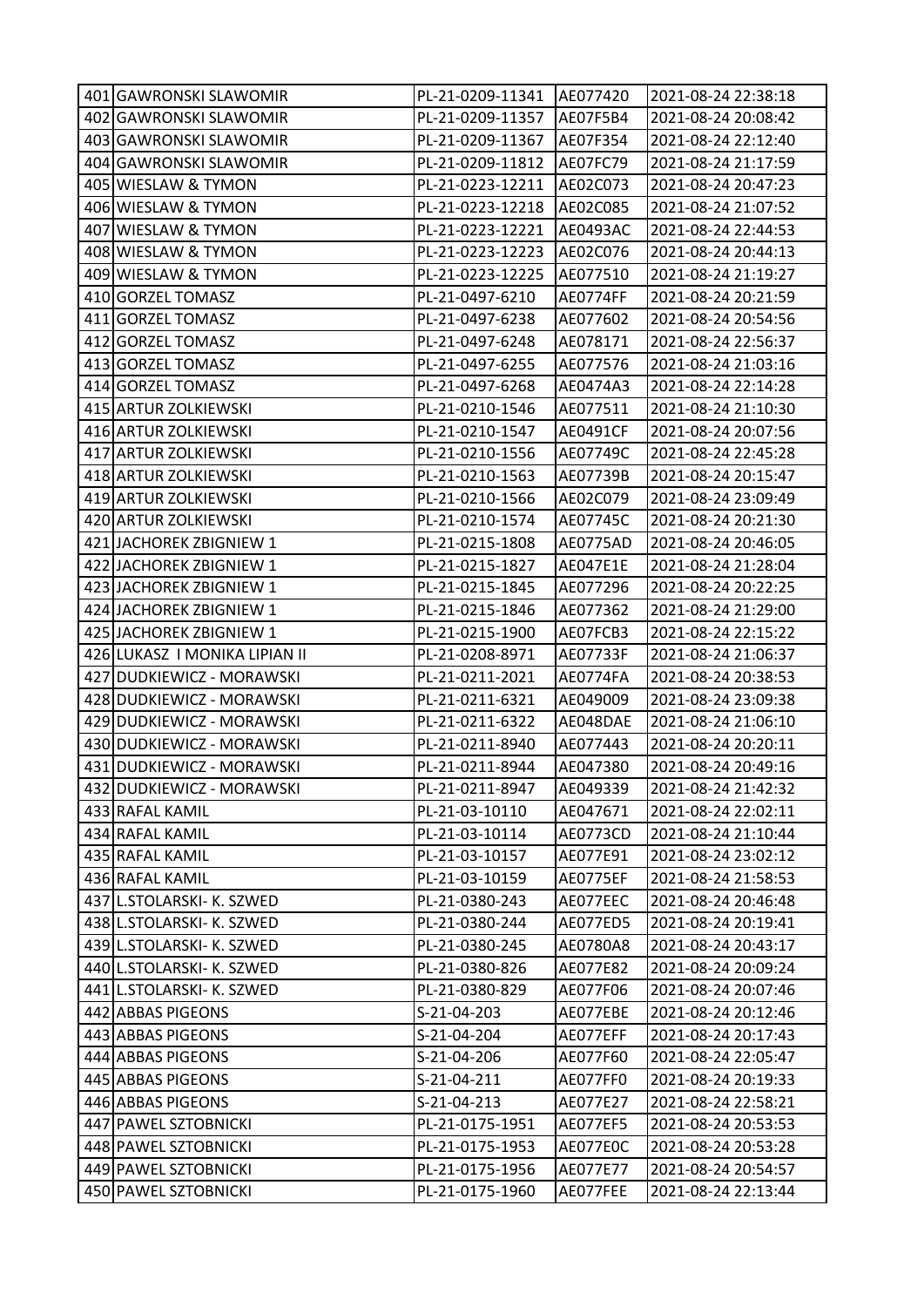| 451 PAWEL SZTOBNICKI             | S-21-08-015      | AE077EC0 | 2021-08-24 22:29:46 |
|----------------------------------|------------------|----------|---------------------|
| 452 TEAM A.A.                    | PL-21-0139-446   | AE077E98 | 2021-08-24 21:14:13 |
| 453 TEAM A.A.                    | PL-21-0139-460   | AE078152 | 2021-08-24 20:48:26 |
| 454 TEAM A.A.                    | PL-21-0411-3722  | AE07F307 | 2021-08-24 22:11:17 |
| 455 TEAM A.A.                    | PL-21-0411-3740  | AE07F585 | 2021-08-24 21:55:02 |
| 456 KUBACEK-JURASEK-CHMELAR TEAM | CZ-21-0234-2862  | AE077E45 | 2021-08-24 21:09:49 |
| 457 KUBACEK-JURASEK-CHMELAR TEAM | CZ-21-0234-2867  | AE077F1B | 2021-08-24 22:43:17 |
| 458 KUBACEK-JURASEK-CHMELAR TEAM | CZ-21-0234-2869  | AE077EC4 | 2021-08-24 20:09:56 |
| 459 KUBACEK-JURASEK-CHMELAR TEAM | CZ-21-0259-3412  | AE077DE6 | 2021-08-24 22:03:30 |
| 460 KUBACEK-JURASEK-CHMELAR TEAM | CZ-21-0259-3466  | AE077F7A | 2021-08-24 22:16:40 |
| 461 MISIAK & SMORAWSKI TEAM      | PL-21-0347-11966 | AE07F302 | 2021-08-24 21:06:35 |
| 462 MISIAK & SMORAWSKI TEAM      | PL-21-0347-11971 | AE07F4F7 | 2021-08-24 21:15:32 |
| 463 MISIAK & SMORAWSKI TEAM      | PL-21-0347-11999 | AE07F58D | 2021-08-24 21:29:26 |
| 464 MISIAK & SMORAWSKI TEAM      | PL-21-0347-9325  | AE07F6C6 | 2021-08-24 20:22:16 |
| 465 MISIAK & SMORAWSKI TEAM      | PL-21-0347-9343  | AE077E38 | 2021-08-24 21:09:17 |
| 466 MISIAK & SMORAWSKI TEAM      | PL-21-0347-9344  | AE07F4A4 | 2021-08-24 22:11:13 |
| 467 P+E TEAM                     | PL-21-0347-8104  | AE07F464 | 2021-08-24 21:31:01 |
| 468 P+E TEAM                     | PL-21-0347-8106  | AE07F5C1 | 2021-08-24 20:55:42 |
| 469 P+E TEAM                     | PL-21-0347-8107  | AE07F4F8 | 2021-08-24 22:04:14 |
| 470 P+E TEAM                     | PL-21-0347-8113  | AE07F43F | 2021-08-24 22:14:10 |
| 471 P+E TEAM                     | PL-21-0347-8121  | AE07F40B | 2021-08-24 21:39:07 |
| 472 RAFAL GORSKI                 | PL-21-0223-583   | AE07F66D | 2021-08-24 20:20:37 |
| 473 RAFAL GORSKI                 | PL-21-0223-588   | AE07F4DD | 2021-08-24 22:33:31 |
| 474 RAFAL GORSKI                 | PL-21-0223-595   | AE0780ED | 2021-08-24 20:43:21 |
| 475 PIOTROWSKI TOMASZ            | PL-21-0285-1626  | AE077F38 | 2021-08-24 20:16:42 |
| 476 PIOTROWSKI TOMASZ            | PL-21-0285-1643  | AE07F376 | 2021-08-24 21:14:29 |
| 477 PIOTROWSKI TOMASZ            | PL-21-0285-1697  | AE077F5A | 2021-08-24 20:47:04 |
| 478 TORZ SLAWOMIR                | PL-21-0155-6206  | AE07F666 | 2021-08-24 20:52:24 |
| 479 TORZ SLAWOMIR                | PL-21-0155-6245  | AE07F38F | 2021-08-24 23:04:14 |
| 480 TORZ SLAWOMIR                | PL-21-0155-6256  | AE07F641 | 2021-08-24 22:37:19 |
| 481 TORZ SLAWOMIR                | PL-21-0155-6270  | AE07F38B | 2021-08-24 21:12:19 |
| 482 BOCHENCZAK JAN               | PL-21-0236-825   | AE07F435 | 2021-08-24 22:42:46 |
| 483 BOCHENCZAK JAN               | PL-21-0236-868   | AE07F64E | 2021-08-24 20:11:13 |
| 484 BOCHENCZAK JAN               | PL-21-0236-870   | AE07F375 | 2021-08-24 20:41:05 |
| 485 BOCHENCZAK JAN               | PL-21-0236-884   | AE07F3DE | 2021-08-24 20:18:29 |
| 486 SZNAUCNER JAROSLAW           | PL-21-0492-4005  | AE07F40C | 2021-08-24 21:09:39 |
| 487 SZNAUCNER JAROSLAW           | PL-21-0492-4008  | AE07F365 | 2021-08-24 22:02:31 |
| 488 SZNAUCNER JAROSLAW           | PL-21-0492-4017  | AE07F4BA | 2021-08-24 21:05:48 |
| 489 SZNAUCNER JAROSLAW           | PL-21-0492-4029  | AE07F41C | 2021-08-24 23:02:46 |
| 490 SZNAUCNER JAROSLAW           | PL-21-0492-4056  | AE07F338 | 2021-08-24 21:12:03 |
| 491 SROKA-KUSION-KAWA            | PL-21-0235-8251  | AE07F56A | 2021-08-24 21:15:40 |
| 492 SROKA-KUSION-KAWA            | PL-21-0318-3109  | AE07F3BF | 2021-08-24 21:11:47 |
| 493 SROKA-KUSION-KAWA            | PL-21-0318-3142  | AE07F683 | 2021-08-24 21:19:47 |
| 494 SROKA-KUSION-KAWA            | PL-21-0318-3424  | AE07F3E1 | 2021-08-24 21:10:37 |
| 495 SROKA-KUSION-KAWA            | PL-21-0318-3444  | AE07F386 | 2021-08-24 21:22:06 |
| 496 LOEWE BARTLOMIEJ             | PL-21-0152-135   | AE07F46E | 2021-08-24 21:39:33 |
| 497 LOEWE BARTLOMIEJ             | PL-21-0152-137   | AE07F665 | 2021-08-24 20:18:33 |
| 498 LOEWE BARTLOMIEJ             | PL-21-0152-139   | AE07F3E0 | 2021-08-24 22:00:47 |
| 499 LOEWE BARTLOMIEJ             | PL-21-0152-141   | AE07F457 | 2021-08-24 21:56:53 |
| 500 LOEWE BARTLOMIEJ             | PL-21-0152-143   | AE07F590 | 2021-08-24 20:25:14 |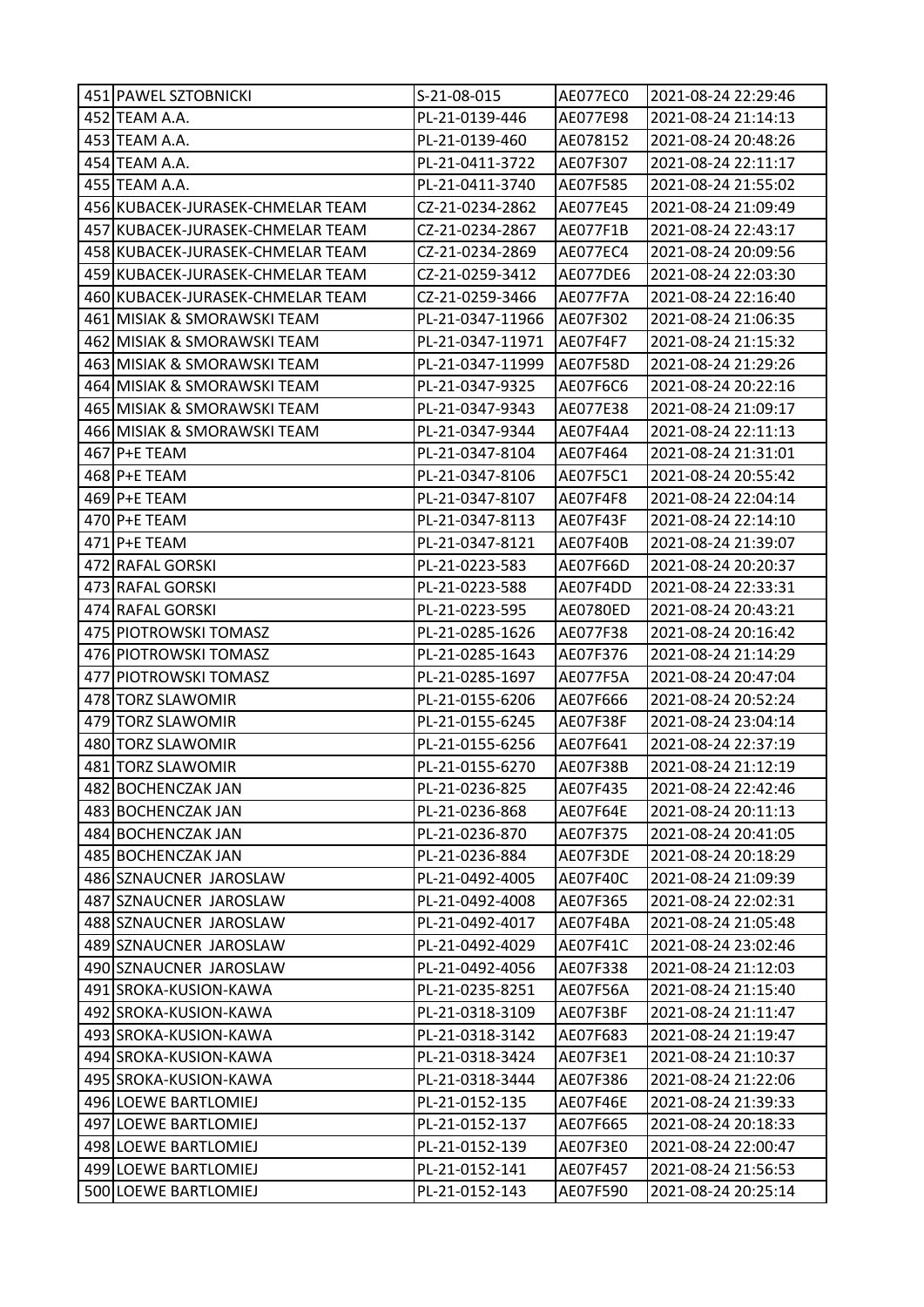|           | 501 LOEWE BARTLOMIEJ            | PL-21-0152-145                     | AE07F57F             | 2021-08-24 20:09:12                        |
|-----------|---------------------------------|------------------------------------|----------------------|--------------------------------------------|
|           | 502 KRZYCHOL                    | AU-21---171                        | AE07F59B             | 2021-08-24 22:15:29                        |
|           | 503 KRZYCHOL                    | AU-21---175                        | AE07FE96             | 2021-08-24 20:51:36                        |
|           | 504 KRZYCHOL                    | AU-21---180                        | AE07F490             | 2021-08-24 20:46:00                        |
|           | 505 KRZYCHOL                    | PL-21-0317-1345                    | AE07F42D             | 2021-08-24 21:56:18                        |
|           | 506 KRZYCHOL                    | PL-21-0317-1346                    | AE07F3C0             | 2021-08-24 22:57:02                        |
|           | 507 SPARROW TEAM I              | DV-21-1911-1256                    | AE07F684             | 2021-08-24 21:11:11                        |
|           | 508 SPARROW TEAM I              | DV-21-1911-1275                    | AE07F507             | 2021-08-24 21:08:03                        |
|           | 509 SPARROW TEAM I              | DV-21-1911-1282                    | AE07FE9F             | 2021-08-24 21:33:27                        |
|           | 510 SPARROW TEAM II             | DV-21-1911-1257                    | AE07F4CD             | 2021-08-24 22:07:34                        |
|           | 511 SPARROW TEAM II             | DV-21-1911-1267                    | AE07F5D0             | 2021-08-24 21:36:32                        |
|           | 512 SPARROW TEAM II             | DV-21-1911-1296                    | AE07F3A6             | 2021-08-24 21:11:56                        |
|           | 513 SPARROW TEAM II             | DV-21-2585-1818                    | AE07F43B             | 2021-08-24 20:38:12                        |
|           | 514 SPARROW TEAM II             | DV-21-2585-1835                    | <b>AE07F58C</b>      | 2021-08-24 21:12:01                        |
|           | 515 MODLISZEWICE TEAM           | CZ-21-0132-3333                    | AE07FC4D             | 2021-08-24 21:07:18                        |
|           | 516 BARTOSZ                     | CZ-21-0132-3215                    | AE07F3A0             | 2021-08-24 20:47:58                        |
|           | 517 MASTER TEAM PILICHOWICE     | CZ-21-0132-3212                    | AE07F64A             | 2021-08-24 20:48:57                        |
|           | 518 DREAM TEAM                  | PL-21-0173-12941                   | AE07F37E             | 2021-08-24 21:05:33                        |
|           | 519 DREAM TEAM                  | PL-21-0173-12942                   | AE07F39A             | 2021-08-24 20:41:14                        |
|           | 520 DREAM TEAM                  | PL-21-0173-12950                   | AE07F4B3             | 2021-08-24 20:10:09                        |
|           | 521 DREAM TEAM                  | PL-21-0173-12951                   | AE07F3CC             | 2021-08-24 22:44:54                        |
|           | 522 KREPIEC TIM                 | PL-21-0211-979                     | <b>AE07F5E7</b>      | 2021-08-24 21:03:07                        |
|           | 523 KREPIEC TIM                 | PL-21-0497-3301                    | AE07F3FD             | 2021-08-24 21:29:18                        |
|           | 524 KREPIEC TIM                 | PL-21-0497-6059                    | AE07F5F0             | 2021-08-24 20:47:21                        |
|           | 525 KREPIEC TIM                 | PL-21-0497-6277                    | AE07F3CF             | 2021-08-24 22:04:41                        |
|           |                                 |                                    |                      |                                            |
| $526$ K 2 |                                 | PL-21-0497-3065                    | AE07F533             | 2021-08-24 22:01:55                        |
| $527$ K 2 |                                 | PL-21-0497-3078                    | AE07F4A7             | 2021-08-24 20:53:45                        |
| $528$ K 2 |                                 | PL-21-0497-3086                    | AE07F3A2             | 2021-08-24 22:33:37                        |
|           | 529 STUDZINSKI BARTOSZ-ZBIGNIEW | PL-21-0211-10151                   | AE077369             | 2021-08-24 21:33:13                        |
|           | 530 STUDZINSKI BARTOSZ-ZBIGNIEW | PL-21-0211-10155                   | AE0772C8             | 2021-08-24 21:05:07                        |
|           | 531 STUDZINSKI BARTOSZ-ZBIGNIEW | PL-21-0211-10219                   | AE07F30E             | 2021-08-24 23:01:38                        |
|           | 532 ZAWADA ANDRZEJ              | PL-21-0385-13245                   | AE07F439             | 2021-08-24 21:57:35                        |
|           | 533 GRYGLAS ARTUR               | PL-21-010-5453                     | AE07F544             | 2021-08-24 22:38:46                        |
|           | 534 GRYGLAS ARTUR               | PL-21-010-5486                     | AE07F36B             | 2021-08-24 20:46:10                        |
|           | 535 GRYGLAS ARTUR               | PL-21-010-5488                     | AE07F6CD             | 2021-08-24 21:37:34                        |
|           | 536 DEGA MARCIN                 | PL-21-208-8818                     | AE077552             | 2021-08-24 21:10:21                        |
|           | 537 BLYSKAWICA                  | PL-21-07-8746                      | AE07F4D4             | 2021-08-24 22:06:10                        |
|           | 538 BLYSKAWICA                  | PL-21-07-8749                      | AE07F662             | 2021-08-24 21:07:42                        |
|           | 539 BLYSKAWICA                  | PL-21-07-8754                      | AE07F53B             | 2021-08-24 20:24:36                        |
|           | 540 ZAJAC NORBERT               | PL-21-0208-1963                    | AE07F4B9             | 2021-08-24 20:24:55                        |
|           | 541 MAT-BUD                     | PL-21-0430-4585                    | AE07F62F             | 2021-08-24 22:41:14                        |
|           | 542 MAT-BUD                     | PL-21-0430-4587                    | AE07F346             | 2021-08-24 22:46:49                        |
|           | 543 MAT-BUD                     | PL-21-0430-5538                    | AE07F367             | 2021-08-24 20:48:38                        |
|           | 544 MAT-BUD                     | PL-21-0430-5544                    | AE07FE1D             | 2021-08-24 21:19:07                        |
|           | 545 MAT-BUD                     | PL-21-0430-5550                    | AE07FCF9             | 2021-08-24 22:28:34                        |
|           | 546 TEAM G & W                  | PL-21-0208-3371                    | AE07F583             | 2021-08-24 21:00:38                        |
|           | 547 TEAM G & W                  | PL-21-0208-3376                    | AE07FB58             | 2021-08-24 22:11:22                        |
|           | 548 TEAM G & W                  | PL-21-0208-4278                    | AE07F526             | 2021-08-24 22:33:19                        |
|           | 549 PRANAGAL<br>550 PRANAGAL    | PL-21-0497-3662<br>PL-21-0497-6892 | AE07F601<br>AE07FACA | 2021-08-24 22:39:43<br>2021-08-24 20:19:58 |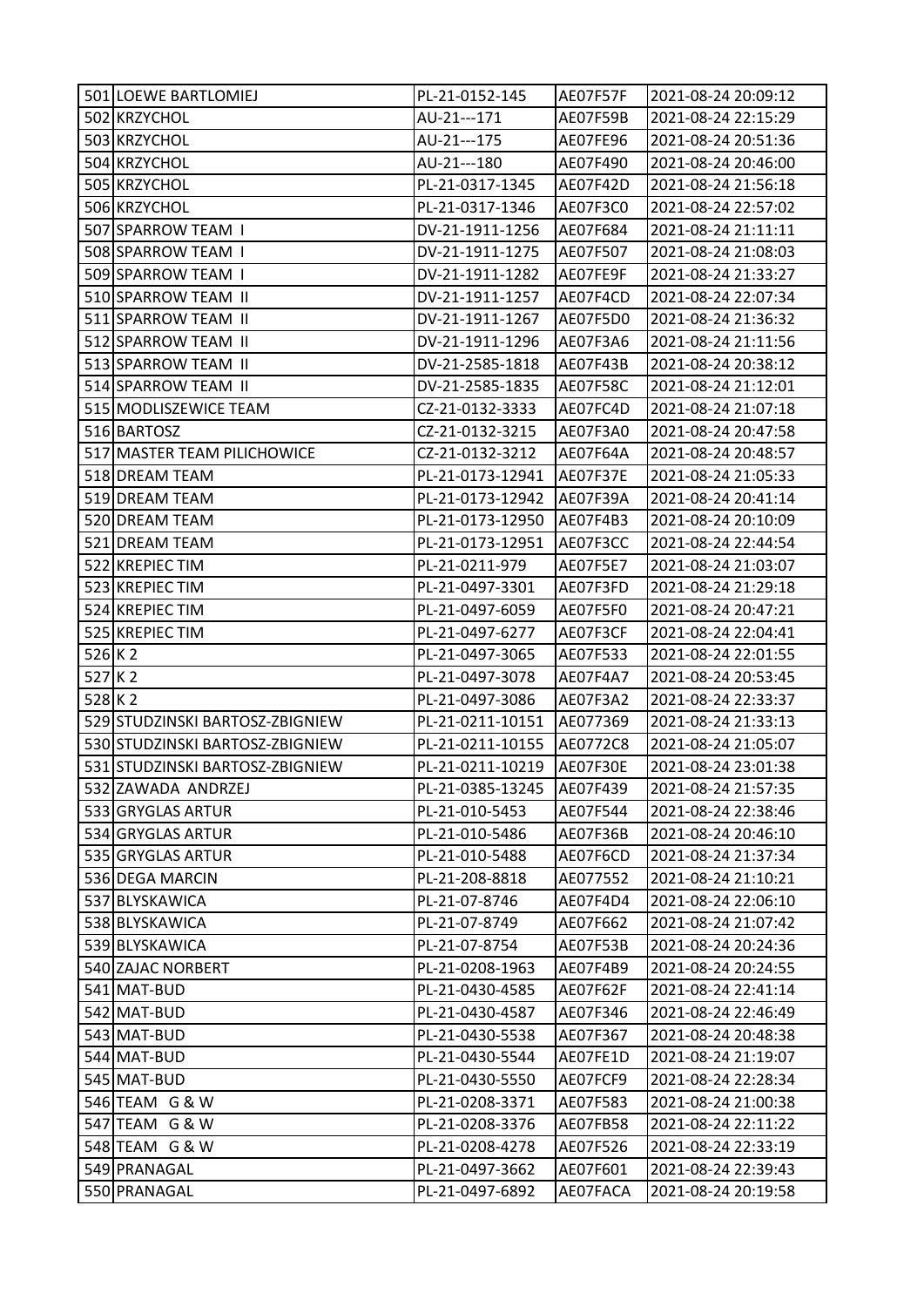| 551 PATRYCJA I ADRIAN DROZD | PL-21-0463-7750 | AE07FE9B | 2021-08-24 21:21:21 |
|-----------------------------|-----------------|----------|---------------------|
| 552 PATRYCJA I ADRIAN DROZD | PL-21-0463-7756 | AE07F608 | 2021-08-24 23:05:39 |
| 553 PATRYCJA I ADRIAN DROZD | PL-21-0463-7761 | AE07F5BB | 2021-08-24 22:31:19 |
| 554 PATRYCJA I ADRIAN DROZD | PL-21-0463-7778 | AE07F61C | 2021-08-24 23:01:19 |
| 555 LEWANDOWSKI TEAM        | PL-21-0411-7408 | AE07F682 | 2021-08-24 22:59:52 |
| 556 LEWANDOWSKI TEAM        | PL-21-0411-7431 | AE07FD21 | 2021-08-24 21:12:41 |
| 557 LEWANDOWSKI TEAM        | PL-21-08-2055   | AE07F626 | 2021-08-24 21:05:19 |
| 558 LEWANDOWSKI TEAM        | PL-21-08-2059   | AE07F618 | 2021-08-24 22:13:26 |
| 559 AMELKA J.K. I           | PL0424-21-8109  | AE07F4E3 | 2021-08-24 20:53:36 |
| 560 AMELKA J.K. I           | PL-21-0424-8101 | AE07FB9A | 2021-08-24 22:39:02 |
| 561 AMELKA J.K. I           | PL-21-0424-8102 | AE07F586 | 2021-08-24 21:27:25 |
| 562 AMELKA J.K. I           | PL-21-0424-8105 | AE07F50A | 2021-08-24 20:39:08 |
| 563 AMELKA J.K. I           | PL-21-0424-8106 | AE07F4F0 | 2021-08-24 21:16:03 |
| 564 AMELKA J.K. I           | PL-21-0424-8108 | AE07F476 | 2021-08-24 23:09:07 |
| 565 AMELKA J.K. II          | PL-21-0424-8116 | AE07FDF4 | 2021-08-24 20:55:28 |
| 566 AMELKA J.K. II          | PL-21-0424-8119 | AE07F41F | 2021-08-24 23:08:49 |
| 567 AMELKA J.K. II          | PL-21-0424-8122 | AE07F4AE | 2021-08-24 20:52:45 |
| 568 AMELKA III              | PL-21-0424-8103 | AE07F3AC | 2021-08-24 21:03:02 |
| 569 AMELKA III              | PL-21-0424-8104 | AE07F698 | 2021-08-24 22:43:05 |
| 570 AMELKA III              | PL-21-0424-8111 | AE07F6B6 | 2021-08-24 22:29:39 |
| 571 AMELKA III              | PL-21-0424-8113 | AE07802C | 2021-08-24 21:20:03 |
| 572 AMELIA J.K. IV          | PL-21-0424-8125 | AE07FD2D | 2021-08-24 22:40:34 |
| 573 AMELIA J.K. IV          | PL-21-0424-8135 | AE07FCEF | 2021-08-24 20:53:17 |
| 574 LESZEK SERAFIN          | PL-21-0250-6101 | AE07F3A8 | 2021-08-24 22:08:42 |
| 575 LESZEK SERAFIN          | PL-21-0250-6107 | AE07F517 | 2021-08-24 20:08:58 |
| 576 LESZEK SERAFIN          | PL-21-0250-6108 | AE077549 | 2021-08-24 21:10:02 |
| 577 LESZEK SERAFIN          | PL-21-0250-6110 | AE07F611 | 2021-08-24 22:42:29 |
| 578 LESZEK SERAFIN          | PL-21-0250-6115 | AE07F35E | 2021-08-24 22:05:30 |
| 579 TAYA                    | PL-21-0250-6118 | AE0774CA | 2021-08-24 22:16:08 |
| 580 TAYA                    | PL-21-0250-6122 | AE07722A | 2021-08-24 21:30:48 |
| 581 TAYA                    | PL-21-0250-6131 | AE07805A | 2021-08-24 20:54:40 |
| 582 TAYA                    | PL-21-0250-6134 | AE048C2F | 2021-08-24 22:07:48 |
| 583 TAYA                    | PL-21-0250-6143 | AE077330 | 2021-08-24 22:35:17 |
| 584 GIULIA                  | PL-21-0250-6145 | AE07F5C3 | 2021-08-24 23:08:09 |
| 585 KURYLO KRZYSZTOF        | PL-21-0412-6537 | AE07FD1C | 2021-08-24 20:55:51 |
| 586 KURYLO KRZYSZTOF        | PL-21-0412-6541 | AE07FBF8 | 2021-08-24 20:52:29 |
| 587 KURYLO KRZYSZTOF        | PL-21-0412-6543 | AE07FD82 | 2021-08-24 21:16:40 |
| 588 KURYLO KRZYSZTOF        | PL-21-0412-6547 | AE0773E9 | 2021-08-24 22:43:27 |
| 589 LANDMAN                 | PL-21-0208-7920 | AE07FDDE | 2021-08-24 22:01:08 |
| 590 LANDMAN                 | PL-21-0208-7928 | AE07FC80 | 2021-08-24 20:12:30 |
| 591 LANDMAN                 | PL-21-0208-7934 | AE07FCF5 | 2021-08-24 21:15:23 |
| 592 BOCZKOWSKI-WOSZCZAK     | PL-21-0329-1509 | AE07FBDA | 2021-08-24 20:18:44 |
| 593 BOCZKOWSKI-WOSZCZAK     | PL-21-0329-1518 | AE07FB7F | 2021-08-24 22:12:18 |
| 594 SZYMANSKI JERZY         | PL-21-0208-7046 | AE07FD80 | 2021-08-24 20:53:46 |
| 595 SZYMANSKI JERZY         | PL-21-0208-7075 | AE07FD8E | 2021-08-24 22:58:07 |
| 596 SZYMANSKI JERZY         | PL-21-0208-7077 | AE07FB27 | 2021-08-24 20:40:15 |
| 597 SZYMANSKI JERZY         | PL-21-0208-7080 | AE07FB4C | 2021-08-24 20:10:35 |
| 598 MAJA                    | PL-21-053-14740 | AE07F382 | 2021-08-24 23:07:00 |
| 599 MAJA                    | PL-21-053-14743 | AE07F474 | 2021-08-24 22:31:46 |
| 600 MAJA                    | PL-21-053-14748 | AE07F44B | 2021-08-24 20:48:11 |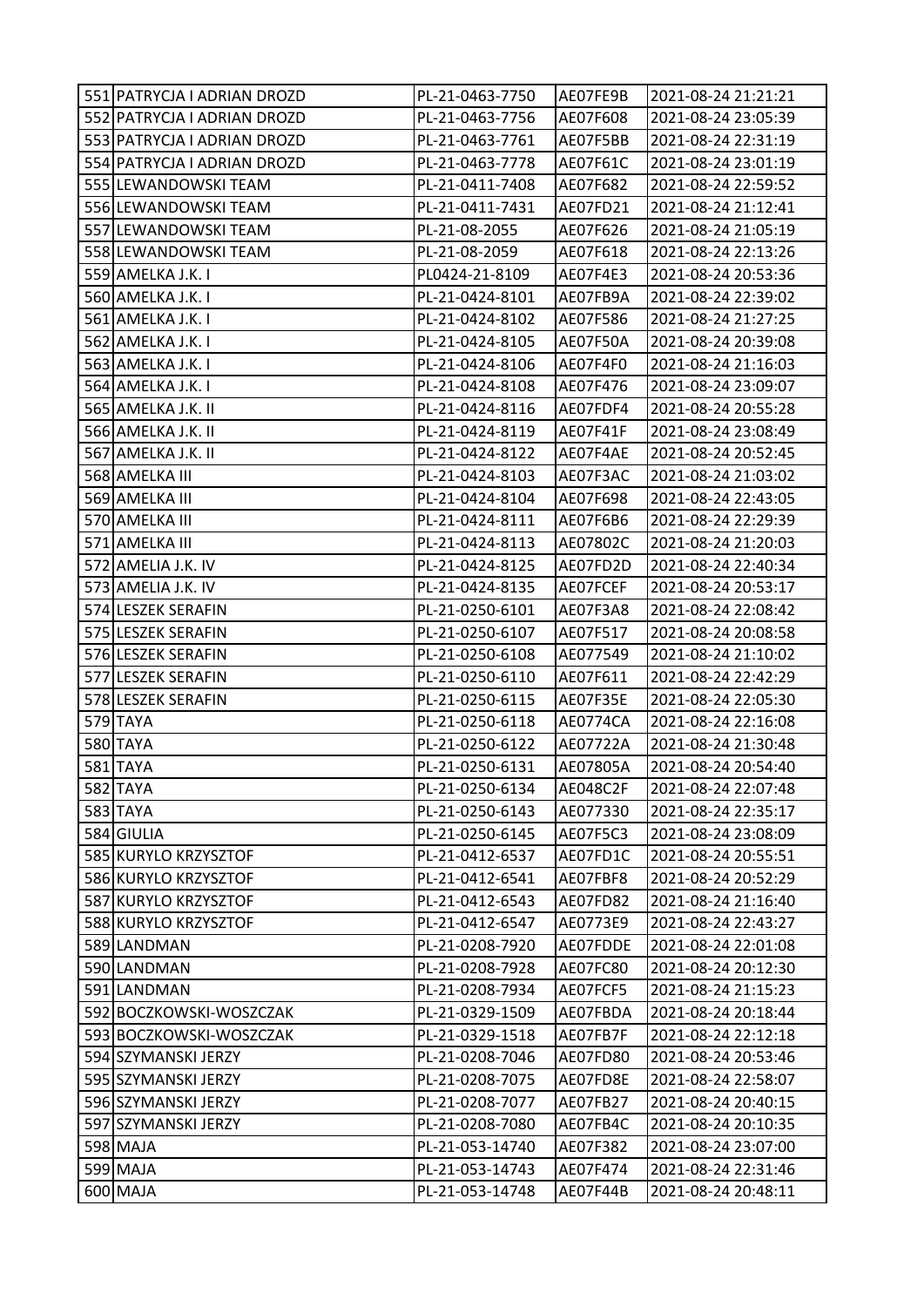| 601 MAJA                                   | PL-21-053-14750                    | AE07F430             | 2021-08-24 23:07:59                        |
|--------------------------------------------|------------------------------------|----------------------|--------------------------------------------|
| 602 LASEK LUKASZ                           | PL-21-0185-512                     | AE07F513             | 2021-08-24 20:44:34                        |
| 603 LASEK LUKASZ                           | PL-21-0185-543                     | AE07F6BE             | 2021-08-24 20:23:26                        |
| 604 LASEK LUKASZ                           | PL-21-0185-575                     | AE07F5B1             | 2021-08-24 22:43:24                        |
| 605 LASEK LUKASZ                           | PL-21-0185-619                     | AE07F677             | 2021-08-24 23:07:46                        |
| 606 LASEK LUKASZ                           | PL-21-0185-620                     | AE07F619             | 2021-08-24 20:24:01                        |
| 607 LASEK LUKASZ                           | PL-21-0185-633                     | AE07F434             | 2021-08-24 23:09:16                        |
| 608 ESCHKE ARTUR                           | PL-21-0207-3890                    | AE07F675             | 2021-08-24 20:08:08                        |
| 609 ESCHKE ARTUR                           | PL-21-0207-3891                    | AE07F6CB             | 2021-08-24 21:30:59                        |
| 610 ESCHKE ARTUR                           | PL-21-0207-3896                    | AE07FC3B             | 2021-08-24 21:20:49                        |
| 611 MAJEWSKI WALDEK                        | PL-21-0180-4806                    | AE07F5AB             | 2021-08-24 21:08:18                        |
| 612 SITARSKI MAREK                         | PL-21-0262-1774                    | AE07F4D0             | 2021-08-24 21:29:54                        |
| 613 SITARSKI MAREK                         | PL-21-0280-12865                   | AE07F610             | 2021-08-24 22:42:56                        |
| 614 OCHIJEWICZ MAREK                       | PL-21-0441-5070                    | AE07F5FE             | 2021-08-24 22:56:53                        |
| 615 OCHIJEWICZ MAREK                       | PL-21-0441-5072                    | AE07F481             | 2021-08-24 22:31:16                        |
| 616 OCHIJEWICZ MAREK                       | PL-21-0441-5101                    | AE07F368             | 2021-08-24 22:11:40                        |
| 617 OCHIJEWICZ MAREK                       | PL-21-0441-5103                    | AE07F565             | 2021-08-24 20:08:54                        |
| 618 PRZEDNIKOWSKI WIESLAW                  | PL-21-0306-4705                    | AE07FBC8             | 2021-08-24 21:29:33                        |
| 619 PRZEDNIKOWSKI WIESLAW                  | PL-21-0306-4712                    | AE07F667             | 2021-08-24 20:45:17                        |
| 620 PRZEDNIKOWSKI WIESLAW                  | PL-21-0306-4744                    | AE07F66A             | 2021-08-24 23:05:53                        |
| 621 TCHORZEWSKI WOJCIECH                   | PL-21-0468-6315                    | AE07F63B             | 2021-08-24 20:54:26                        |
| 622 TCHORZEWSKI WOJCIECH                   | PL-21-0468-6316                    | AE07F475             | 2021-08-24 21:37:59                        |
| 623 TCHORZEWSKI WOJCIECH                   | PL-21-0468-6319                    | AE07F3D9             | 2021-08-24 22:29:57                        |
| 624 TCHORZEWSKI WOJCIECH                   | PL-21-0468-6320                    | AE07FDA9             | 2021-08-24 21:05:54                        |
| 625 TCHORZEWSKI WOJCIECH                   | PL-21-0468-6334                    | AE07F6BC             | 2021-08-24 20:54:07                        |
| 626 TCHORZEWSKI WOJCIECH                   | PL-21-0468-6335                    | AE07F4D8             | 2021-08-24 21:14:36                        |
| 627 GIL JOLANTA                            | NL-21-1332315                      | AE07FDBA             | 2021-08-24 21:30:36                        |
| 628 GIL JOLANTA                            | PL-21-0176-4613                    | AE07F621             | 2021-08-24 21:06:19                        |
| 629 GIL JOLANTA                            | PL-21-0176-4635                    | AE07F2FE             | 2021-08-24 20:54:42                        |
| 630 LIS ANDRZEJ                            | PL-21-09-8547                      | AE07F52B             | 2021-08-24 21:37:47                        |
| 631 LIS ANDRZEJ                            | PL-21-09-8580                      | AE07F4FF             | 2021-08-24 20:18:02                        |
| 632 LIS ANDRZEJ                            | PL-21-09-8599                      | AE07F4B1             | 2021-08-24 22:06:44                        |
| 633 LIS ANDRZEJ                            | PL-21-09-8600                      | AE07F557             | 2021-08-24 22:45:06                        |
| 634 BLUE TEAM                              | PL-21-02-3241                      | AE07FABE             | 2021-08-24 22:00:57                        |
| 635 BLUE TEAM                              | PL-21-02-3255                      | AE07F5B6             | 2021-08-24 20:07:03                        |
| 636 RED TEAM                               | PL-21-02-3248                      | AE07F4C1             | 2021-08-24 22:33:06                        |
| 637 RED TEAM                               | PL-21-02-3252                      | AE07F5FB             | 2021-08-24 20:20:42                        |
| 638 RED TEAM                               | PL-21-02-3256                      | AE07FE9C             | 2021-08-24 22:58:46                        |
| 639 RED TEAM                               | PL-21-02-3261                      | AE07F3B3             | 2021-08-24 23:01:10                        |
| 640 PASTUSZAK MICHAL                       | PL-21-0497-5816                    | AE07F441             | 2021-08-24 21:56:56                        |
| 641 PASTUSZAK MICHAL<br>642 NIEDUZAK JOZEF | PL-21-0497-5818<br>PL-21-0289-5984 | AE07F317<br>AE07F3C5 | 2021-08-24 22:58:58<br>2021-08-24 22:34:50 |
| 643 NIEDUZAK JOZEF                         |                                    | AE07F3D7             |                                            |
| 644 NIEDUZAK JOZEF                         | PL-21-0289-5986<br>PL-21-0289-5999 | AE07F68F             | 2021-08-24 23:06:30<br>2021-08-24 22:37:56 |
| 645 NIEDUZAK JOZEF                         | PL-21-0289-6511                    | AE07F404             | 2021-08-24 22:40:47                        |
| 646 NIEDUZAK JOZEF                         | PL-21-0289-6561                    | AE07FDB0             | 2021-08-24 21:42:21                        |
| 647 PANAS TEAM                             | PL-21-0210-1116                    | AE07F44A             | 2021-08-24 22:07:17                        |
| 648 PANAS TEAM                             | PL-21-0210-1157                    | <b>AE07F67D</b>      | 2021-08-24 22:44:39                        |
| 649 PANAS TEAM                             | PL-21-0210-1174                    | AE07F41E             | 2021-08-24 20:16:29                        |
| 650 PANAS TEAM                             | PL-21-0210-1177                    | AE07F4E2             | 2021-08-24 22:11:26                        |
|                                            |                                    |                      |                                            |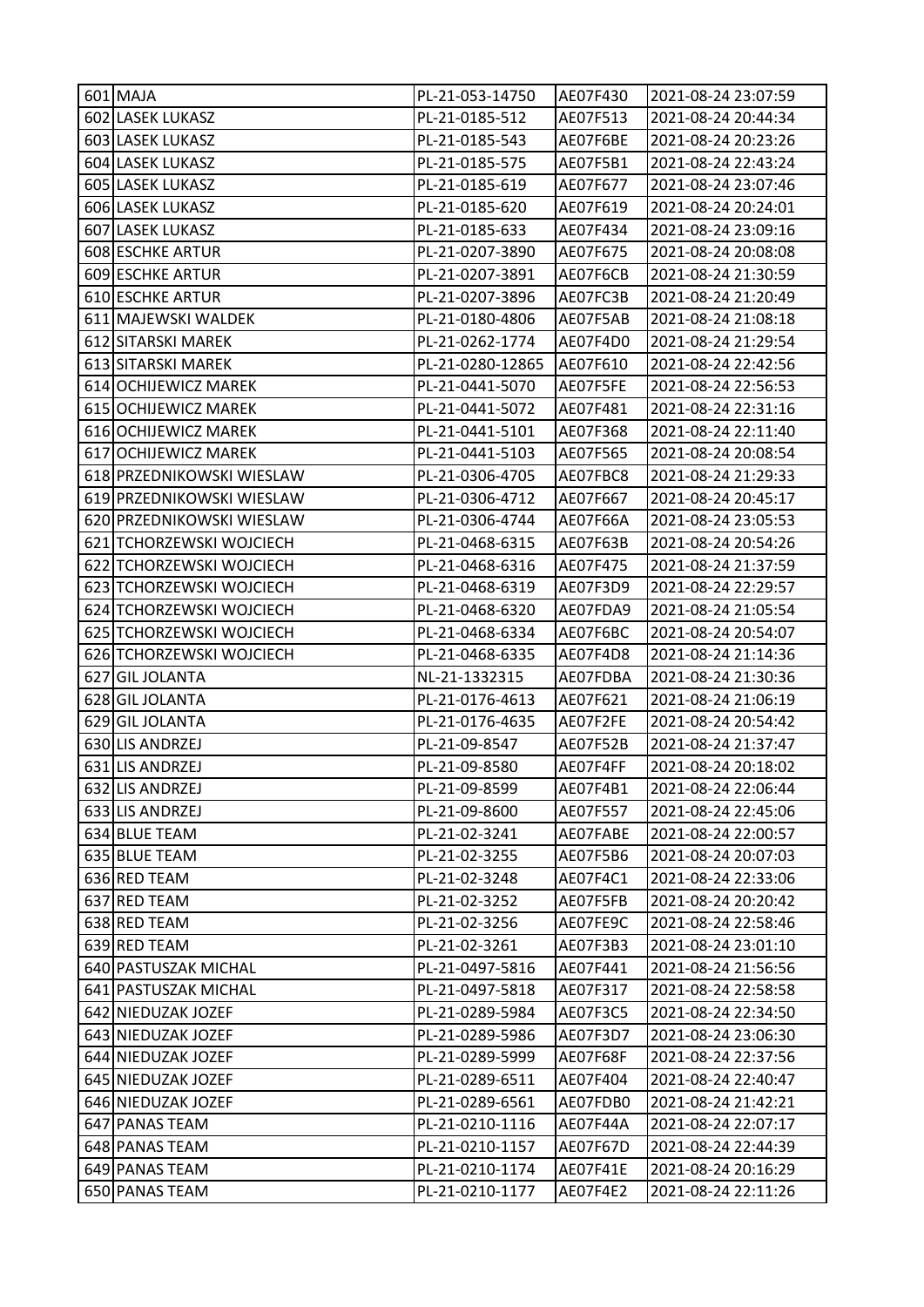| 651 SYLWIA I DAREK ZYBURA 1 | PL-21-0211-3805  | AE07F66B | 2021-08-24 22:45:00 |
|-----------------------------|------------------|----------|---------------------|
| 652 KAJKA                   | DV-21-7360-224   | AE07F47B | 2021-08-24 22:03:02 |
| 653 KAJKA                   | PL-21-0211-3042  | AE07F494 | 2021-08-24 22:43:37 |
| 654 K & K                   | PL-21-0208-3973  | AE07FC74 | 2021-08-24 20:25:27 |
| 655 SMYK TOMASZ             | PL-21-0497-2184  | AE07FCD1 | 2021-08-24 23:04:45 |
| 656 SMYK TOMASZ             | PL-21-0497-2185  | AE07FCCF | 2021-08-24 22:59:24 |
| 657 SMYK TOMASZ             | PL-21-0497-2188  | AE07FB0C | 2021-08-24 22:30:39 |
| 658 SMYK TOMASZ             | PL-21-0497-2195  | AE07FCF0 | 2021-08-24 21:31:10 |
| 659 MAJCHER - BARAN TEAM    | PL-21-0230-131   | AE07FCE1 | 2021-08-24 21:57:05 |
| 660 MAJCHER - BARAN TEAM    | PL-21-0230-168   | AE07F5CB | 2021-08-24 21:54:49 |
| 661 MAJCHER - BARAN TEAM    | PL-21-0230-178   | AE07FB76 | 2021-08-24 22:30:26 |
| 662 WASNIEWSKI - DOBIES     | PL-21-0281-10701 | AE07FE9A | 2021-08-24 20:43:56 |
| 663 WASNIEWSKI - DOBIES     | PL-21-0281-10712 | AE07FBC3 | 2021-08-24 22:32:00 |
| 664 WASNIEWSKI - DOBIES     | PL-21-0281-2162  | AE07FD61 | 2021-08-24 21:05:38 |
| 665 WASNIEWSKI - DOBIES     | PL-21-0281-2176  | AE07F366 | 2021-08-24 20:49:49 |
| 666 ELZBIETA KAMIL LUKASZYK | PL-21-0295-4432  | AE07F480 | 2021-08-24 22:06:15 |
| 667 ELZBIETA KAMIL LUKASZYK | PL-21-0295-4439  | AE07F343 | 2021-08-24 21:13:45 |
| 668 ELZBIETA KAMIL LUKASZYK | PL-21-0295-4440  | AE07FBE9 | 2021-08-24 20:46:38 |
| 669 STANCZAK DAMIAN         | PL-21-0239-13285 | AE07FBE1 | 2021-08-24 22:15:39 |
| 670 STANCZAK DAMIAN         | PL-21-0239-13286 | AE07F356 | 2021-08-24 22:03:38 |
| 671 STANCZAK DAMIAN         | PL-21-0239-13290 | AE07F562 | 2021-08-24 22:34:40 |
| 672 PIETRAS & DZIALAK       | PL-21-0287-4079  | AE07FDFF | 2021-08-24 23:04:04 |
| 673 PIETRAS & DZIALAK       | PL-21-0314-7514  | AE07FE8F | 2021-08-24 22:00:15 |
| 674 PIETRAS & DZIALAK       | PL-21-0498-2069  | AE07F692 | 2021-08-24 22:46:54 |
| 675 PIETRAS & DZIALAK       | PL-21-0498-2073  | AE07FB25 | 2021-08-24 22:41:57 |
| 676 LOBODA ADAM             | PL-21-033-1326   | AE07FC4A | 2021-08-24 21:11:35 |
| 677 KROPOP TOMASZ           | PL-21-0432-11612 | AE07F676 | 2021-08-24 23:10:03 |
| 678 KALUZA TOMASZ 1         | PL-21-0498-6805  | AE07FCE3 | 2021-08-24 20:52:08 |
| 679 KALUZA TOMASZ 1         | PL-21-0498-6847  | AE07FB3A | 2021-08-24 22:38:39 |
| 680 KALUZA TOMASZ 1         | PL-21-0498-6859  | AE07F306 | 2021-08-24 21:10:11 |
| 681 KALUZA TOMASZ 2         | PL-21-0498-6820  | AE07F589 | 2021-08-24 22:43:11 |
| 682 KALUZA TOMASZ 2         | PL-21-0498-6882  | AE07FD31 | 2021-08-24 20:52:35 |
| 683 DLA GRAZYNKI 1          | PL-21-0425-8096  | AE07F48A | 2021-08-24 22:29:26 |
| 684 DLA GRAZYNKI 1          | PL-21-0425-8115  | AE07F685 | 2021-08-24 22:33:14 |
| 685 DLA GRAZYNKI 1          | PL-21-0425-8123  | AE07F463 | 2021-08-24 22:45:38 |
| 686 DLA GRAZYNKI 1          | PL-21-0425-8125  | AE07F646 | 2021-08-24 22:44:46 |
| 687 DLA GRAZYNKI 1          | PL-21-0425-8126  | AE07F593 | 2021-08-24 23:10:14 |
| 688 DLA GRAZYNKI 1          | PL-21-0425-8151  | AE07F5D4 | 2021-08-24 23:03:08 |
| 689 DLA GRAZYNKI 2          | PL-21-0425-8103  | AE07F5CE | 2021-08-24 20:05:45 |
| 690 DLA GRAZYNKI 2          | PL-21-0425-8132  | AE07F654 | 2021-08-24 23:06:52 |
| 691 DLA GRAZYNKI 2          | PL-21-0425-8149  | AE07FCF3 | 2021-08-24 23:07:12 |
| 692 WOLANIN - KOZLENIA      | PL-21-0248-9758  | AE07FE93 | 2021-08-24 22:40:54 |
| 693 WOLANIN - KOZLENIA      | PL-21-0248-9759  | AE07F506 | 2021-08-24 21:13:58 |
| 694 WOLANIN - KOZLENIA      | PL-21-0436-6449  | AE07FACC | 2021-08-24 20:41:23 |
| 695 PALEGA-REMISZ           | PL-21-0153-1296  | AE07F5C2 | 2021-08-24 22:44:43 |
| 696 DLA JOASI               | PL-21-0208-5625  | AE07FE12 | 2021-08-24 22:47:23 |
| 697 DLA JOASI               | PL-21-0208-5632  | AE07FB26 | 2021-08-24 23:01:27 |
| 698 DLA JOASI               | PL-21-0208-5635  | AE07FCAA | 2021-08-24 22:45:13 |
| 699 DLA JOASI               | PL-21-0208-5642  | AE07FDE2 | 2021-08-24 21:05:00 |
| 700 DLA JOASI               | PL-21-0208-5668  | AE07F509 | 2021-08-24 23:08:33 |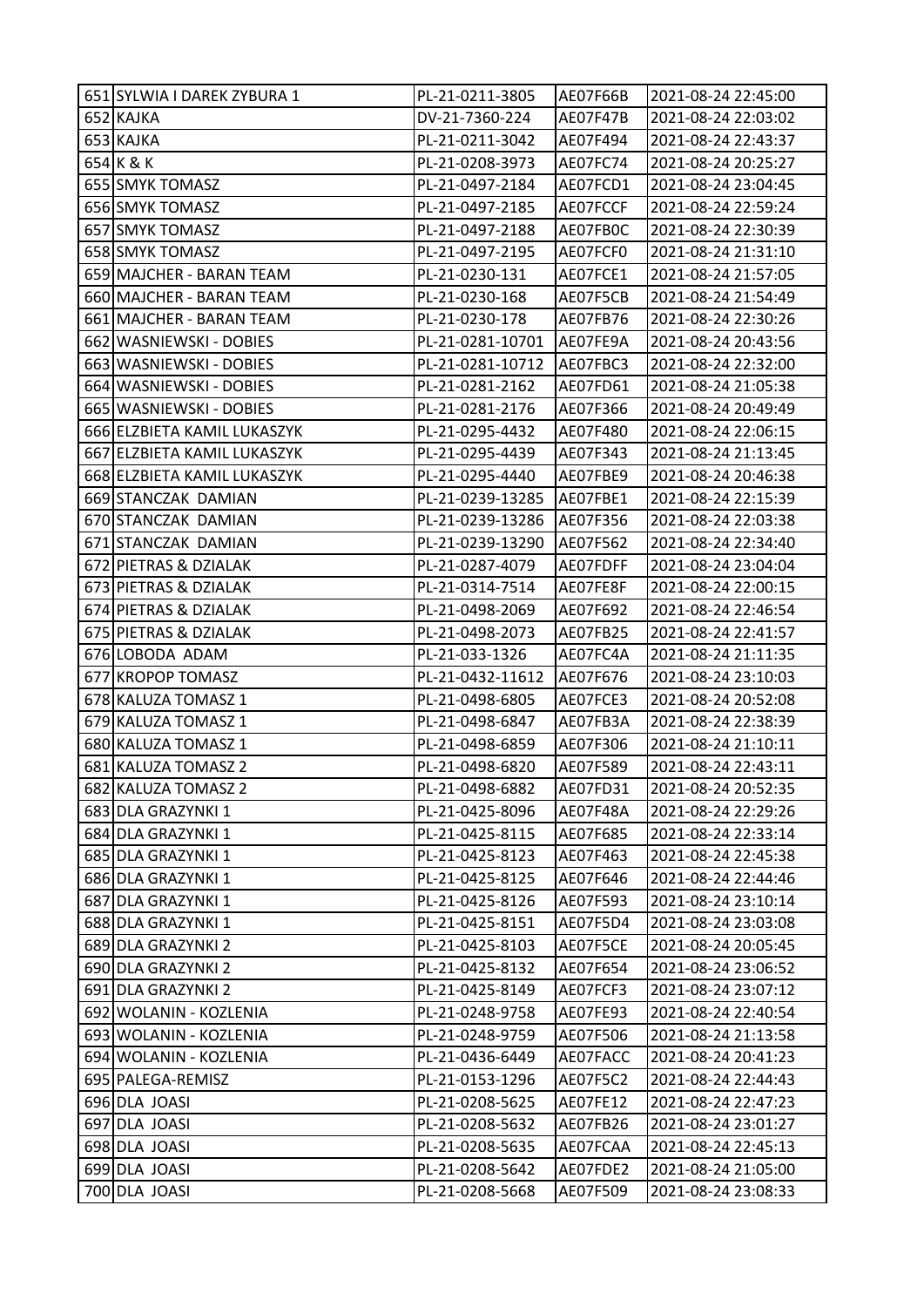| 701 LUBIARZ ROBERT               | PL-21-0412-4703 | AE07F3AD | 2021-08-24 23:07:19 |
|----------------------------------|-----------------|----------|---------------------|
| 702 LUBIARZ ROBERT               | PL-21-0412-4716 | AE07F37F | 2021-08-24 20:44:43 |
| 703 LUBIARZ ROBERT               | PL-21-0412-4736 | AE07FE7D | 2021-08-24 21:55:45 |
| 704 AMELIA 5                     | PL0424-21-8123  | AE07FD70 | 2021-08-24 22:58:28 |
| 705 AMELIA 5                     | PL0424-21-8127  | AE07FCD0 | 2021-08-24 22:32:18 |
| 706 JACHOREK ZBIGNIEW 2          | PL-21-0215-1882 | AE07F592 | 2021-08-24 22:15:00 |
| 707 JACHOREK ZBIGNIEW 2          | PL-21-0215-1883 | AE07FD5D | 2021-08-24 20:16:59 |
| 708 JACHOREK ZBIGNIEW 2          | PL-21-0215-1884 | AE07F4A8 | 2021-08-24 22:40:39 |
| 709 JACHOREK ZBIGNIEW 2          | PL-21-0215-1891 | AE07F6C3 | 2021-08-24 23:06:37 |
| 710 JACHOREK ZBIGNIEW 2          | PL-21-0215-1893 | AE07F6AC | 2021-08-24 20:43:36 |
| 711 JACHOREK ZBIGNIEW 2          | PL-21-0215-1898 | AE07FDE9 | 2021-08-24 21:54:34 |
| 712 SYLWIA I DAREK ZYBURA 2      | PL-21-0211-3810 | AE07FB51 | 2021-08-24 23:04:26 |
| 713 SYLWIA I DAREK ZYBURA 2      | PL-21-0211-3815 | AE07FDD6 | 2021-08-24 20:45:50 |
| 714 SYLWIA I DAREK ZYBURA 2      | PL-21-0211-3816 | AE07FCDA | 2021-08-24 21:14:06 |
| 715 SYLWIA I DAREK ZYBURA 2      | PL-21-0215-4983 | AE07F5F2 | 2021-08-24 20:22:36 |
| 716 SEYKOPOL JERZY SERZYSKO      | PL-21-0482-2123 | AE07F69F | 2021-08-24 22:30:05 |
| 717 GOZDUR TOMASZ                | PL-21-0185-727  | AE07F636 | 2021-08-24 22:43:01 |
| 718 OLR POLISH MASTER KACPER MAK | PL-21-083-11420 | AE07F69E | 2021-08-24 20:47:06 |
| 719 OLR POLISH MASTER KACPER MAK | PL-21-083-11425 | AE07F6A2 | 2021-08-24 22:45:25 |
| 720 SZYDLOWIEC-PINCZOW           | PL-21-0183-9893 | AE07F3BB | 2021-08-24 20:08:13 |
| 721 SZKOLNY-KROLIKOWSKI          | PL-21-0355-306  | AE07F5CD | 2021-08-24 22:47:59 |
| 722 SZKOLNY-KROLIKOWSKI          | PL-21-0355-393  | AE07F2FB | 2021-08-24 21:22:08 |
| 723 MIROSLAW OSOWSKI             | PL-21-0245-6918 | AE07F4AF | 2021-08-24 23:00:38 |
| 724 PO RA PI                     | PL-21-0280-3119 | AE07FAE6 | 2021-08-24 21:31:46 |
| 725 PO RA PI                     | PL-21-0280-3124 | AE07FE5C | 2021-08-24 22:42:37 |
| 726 PO RA PI                     | PL-21-0280-3130 | AE07FB1F | 2021-08-24 21:41:40 |
| 727 PO RA PI                     | PL-21-0280-3137 | AE07FC14 | 2021-08-24 20:16:14 |
| 728 KORALEWICZ BRACIA            | PL-21-0289-1778 | AE07FE4A | 2021-08-24 22:09:02 |
| 729 KORALEWICZ BRACIA            | PL-21-0289-1784 | AE07F5BD | 2021-08-24 21:12:39 |
| 730 KORALEWICZ BRACIA            | PL-21-0289-1825 | AE07F4E7 | 2021-08-24 21:11:19 |
| 731 KORALEWICZ BRACIA            | PL-21-0289-1845 | AE07F694 | 2021-08-24 21:10:28 |
| 732 KORALEWICZ BRACIA            | PL-21-0289-1848 | AE07F5F6 | 2021-08-24 20:09:28 |
| 733 KORALEWICZ BRACIA            | PL-21-0289-1881 | AE07F6A8 | 2021-08-24 20:54:47 |
| 734 RAF-KAR                      | PL-21-0183-2982 | AE07F6A0 | 2021-08-24 21:04:16 |
| 735 RAF-KAR                      | PL-21-0183-2991 | AE07F68E | 2021-08-24 20:42:12 |
| 736 PITAS M.M.-MAJCHER K.TEAM    | PL-21-0315-8549 | AE07F4E0 | 2021-08-24 22:33:28 |
| 737 PITAS M.M.-MAJCHER K.TEAM    | PL-21-0315-8560 | AE07F47F | 2021-08-24 22:04:05 |
| 738 PITAS M.M.-MAJCHER K.TEAM    | PL-21-0315-9802 | AE07F687 | 2021-08-24 21:14:32 |
| 739 PITAS M.M.-MAJCHER K.TEAM    | PL-21-0315-9813 | AE07F4A6 | 2021-08-24 21:04:21 |
| 740 PITAS M.M.-MAJCHER K.TEAM    | PL-21-0315-9994 | AE07F6AE | 2021-08-24 21:06:04 |
| 741 KOPACZ ADAM TOMASZ 1         | PL-21-0317-4555 | AE07F588 | 2021-08-24 22:05:18 |
| 742 KOPACZ ADAM TOMASZ 1         | PL-21-0317-4560 | AE07F387 | 2021-08-24 20:10:57 |
| 743 KOPACZ ADAM TOMASZ 1         | PL-21-0317-4561 | AE07F4F5 | 2021-08-24 22:34:08 |
| 744 KOPACZ ADAM TOMASZ 1         | PL-21-0317-4562 | AE07FE77 | 2021-08-24 21:21:11 |
| 745 KOPACZ ADAM TOMASZ 1         | PL-21-0317-4567 | AE07FB43 | 2021-08-24 21:21:23 |
| 746 KOPACZ ADAM TOMASZ 1         | PL-21-0317-4571 | AE07FAC1 | 2021-08-24 21:14:17 |
| 747 KOPACZ ADAM TOMASZ 2         | PL-21-0317-4553 | AE07FB69 | 2021-08-24 20:18:36 |
| 748 KOPACZ ADAM TOMASZ 2         | PL-21-0317-4556 | AE07FC97 | 2021-08-24 21:22:14 |
| 749 KOPACZ ADAM TOMASZ 2         | PL-21-0317-4559 | AE07FBF3 | 2021-08-24 22:06:36 |
| 750 KOPACZ ADAM TOMASZ 2         | PL-21-0317-4563 | AE07FD25 | 2021-08-24 21:08:40 |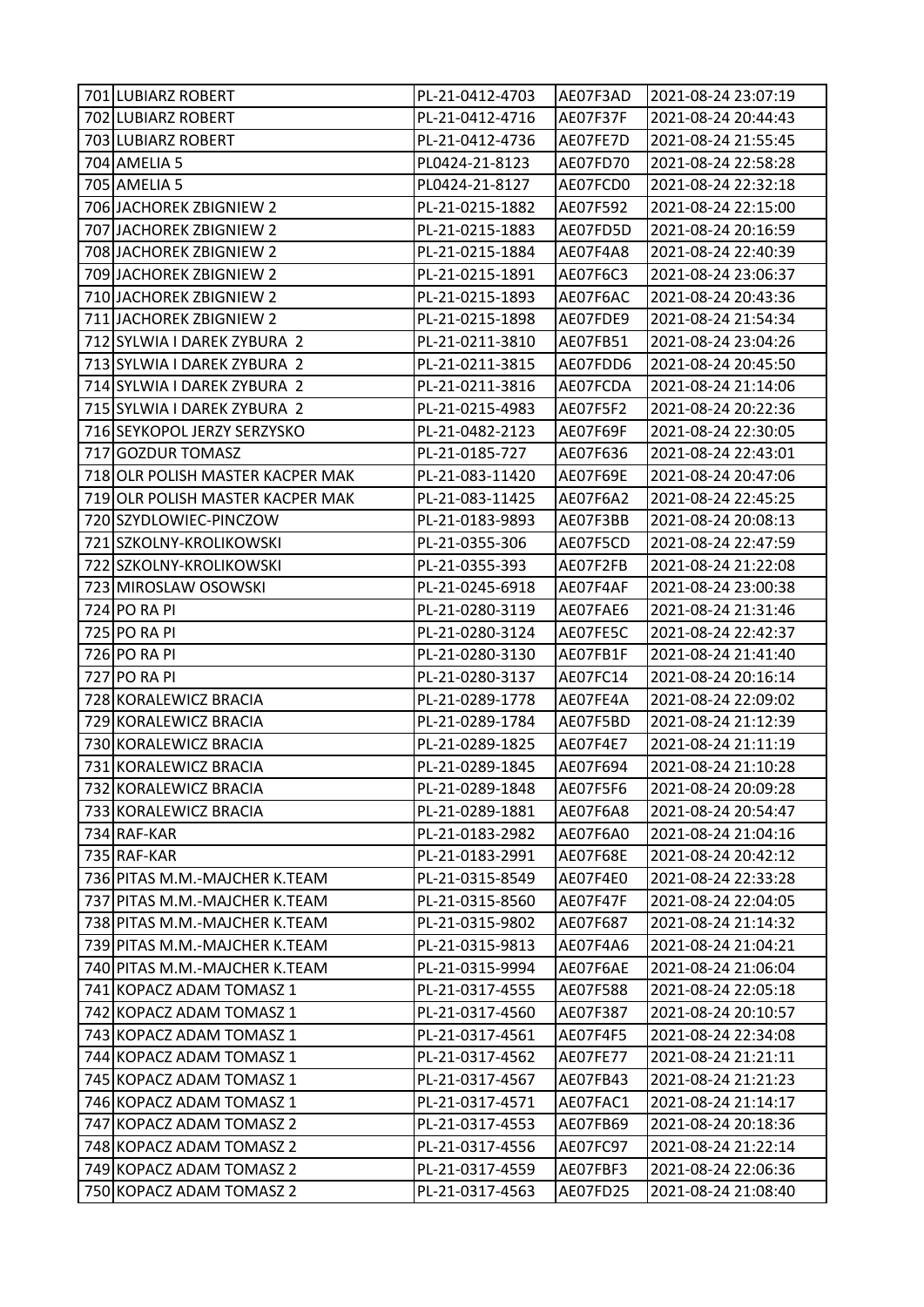| 751 KOPACZ ADAM TOMASZ 2    | PL-21-0317-4566  | AE07F5F8 | 2021-08-24 20:53:39 |
|-----------------------------|------------------|----------|---------------------|
| 752 KOPACZ ADAM TOMASZ 2    | PL-21-0317-4570  | AE07F699 | 2021-08-24 22:16:55 |
| 753 MAZUR KAZIMIERZ         | PL-21-0215-7027  | AE07F4E5 | 2021-08-24 21:32:41 |
| 754 WAJSZCZUK RYSZARD       | PL-21-0215-1132  | AE07FE32 | 2021-08-24 22:30:17 |
| 755 WAJSZCZUK RYSZARD       | PL-21-0215-1138  | AE07F5B2 | 2021-08-24 21:10:40 |
| 756 WAJSZCZUK RYSZARD       | PL-21-0215-1139  | AE07FC50 | 2021-08-24 21:20:58 |
| 757 WAJSZCZUK RYSZARD       | PL-21-0215-1485  | AE07F5D9 | 2021-08-24 20:06:24 |
| 758 WAJSZCZUK RYSZARD       | PL-21-0215-1486  | AE07F432 | 2021-08-24 21:12:11 |
| 759 POPOWSKA MONIKA         | PL-21-014-5762   | AE07FE42 | 2021-08-24 20:23:17 |
| 760 POPOWSKA MONIKA         | PL-21-014-5766   | AE07FD75 | 2021-08-24 22:30:02 |
| 761 POPOWSKA MONIKA         | PL-21-014-5768   | AE07FE87 | 2021-08-24 20:37:05 |
| 762 POPOWSKA MONIKA         | PL-21-014-5779   | AE07FD4E | 2021-08-24 20:18:48 |
| 763 POPOWSKA MONIKA         | PL-21-014-5789   | AE07FC4E | 2021-08-24 21:07:01 |
| 764 OLIVIER KRAWCZAK        | PL-21-07-11727   | AE07FB5E | 2021-08-24 20:47:38 |
| 765 SCHULZ TEAM             | PL-21-0217-201   | AE07FBAC | 2021-08-24 21:21:27 |
| 766 SCHULZ TEAM             | PL-21-0217-218   | AE07FE5A | 2021-08-24 21:15:47 |
| 767 SCHULZ TEAM             | PL-21-0217-230   | AE07FCC6 | 2021-08-24 21:32:13 |
| 768 DOMAN                   | PL-21-0452-11559 | AE077FE2 | 2021-08-24 21:21:40 |
| 769 DOMAN                   | PL-21-0452-11565 | AE07FAC3 | 2021-08-24 22:58:40 |
| 770 DOMAN                   | PL-21-0452-11573 | AE07FE33 | 2021-08-24 20:54:00 |
| 771 PAWELEC ARTUR           | PL-21-0275-14398 | AE07FDEE | 2021-08-24 21:06:25 |
| 772 KASKA                   | PL-21-0424-8145  | AE048957 | 2021-08-24 21:20:55 |
| 773 DANILOWICZ MONIKA       | PL-21-0215-1108  | AE0774C2 | 2021-08-24 22:15:50 |
| 774 DANILOWICZ MONIKA       | PL-21-0215-1135  | AE07FB31 | 2021-08-24 21:56:30 |
| 775 DANILOWICZ MONIKA       | PL-21-0215-1496  | AE07FB2F | 2021-08-24 21:08:46 |
| 776 DANILOWICZ MONIKA       | PL-21-0215-1497  | AE07FE3B | 2021-08-24 20:42:25 |
| 777 WISZNIEWSKI WLODZOMIERZ | PL-21-0441-3131  | AE07F615 | 2021-08-24 22:33:42 |
| 778 WISZNIEWSKI WLODZOMIERZ | PL-21-07-4991    | AE07FC3E | 2021-08-24 20:49:36 |
| 779 WISZNIEWSKI WLODZOMIERZ | PL-21-07-4992    | AE07FC31 | 2021-08-24 22:34:21 |
| 780 WISZNIEWSKI WLODZOMIERZ | PL-21-07-4993    | AE07FE05 | 2021-08-24 22:06:25 |
| 781 SPRYCHA NATANIEL        | PL-21-0468-7738  | AE07FD00 | 2021-08-24 21:57:10 |
| 782 SPRYCHA NATANIEL        | PL-21-0468-7743  | AE07FD86 | 2021-08-24 22:37:43 |
| 783 SPRYCHA NATANIEL        | PL-21-0468-7774  | AE07FDCB | 2021-08-24 21:57:01 |
| 784 SPRYCHA NATANIEL        | PL-21-0468-7785  | AE07FC82 | 2021-08-24 23:02:39 |
| 785 JOKER 0430              | PL-21-0430-7023  | AE07FBB3 | 2021-08-24 22:15:44 |
| 786 JOKER 0430              | PL-21-0430-7045  | AE07FB9E | 2021-08-24 21:22:55 |
| 787 JOKER 0430              | PL-21-0430-7048  | AE07FAE7 | 2021-08-24 21:20:22 |
| 788 JOKER 0430              | PL-21-0430-7052  | AE07FDAA | 2021-08-24 20:41:29 |
| 789 JOKER 0430              | PL-21-0430-7055  | AE07FBA3 | 2021-08-24 20:45:03 |
| 790 KOMOR TEAM              | PL-21-0496-7793  | AE07FD68 | 2021-08-24 21:19:15 |
| 791 PAWELEC ARTUR 2         | PL-21-0275-14038 | AE07FC75 | 2021-08-24 21:15:55 |
| 792 ORLOF KRZYSZTOF         | PL-21-0500-5658  | AE07FDD1 | 2021-08-24 20:47:34 |
| 793 ORLOF KRZYSZTOF         | PL-21-0500-6067  | AE07FD9C | 2021-08-24 20:39:23 |
| 794 ORLOF KRZYSZTOF         | PL-21-0500-6086  | AE07FDA2 | 2021-08-24 21:12:30 |
| 795 ORLOF KRZYSZTOF         | PL-21-0500-6089  | AE07FB97 | 2021-08-24 20:11:44 |
| 796 <b>IREK K.</b>          | PL-21-0424-5685  | AE07FB37 | 2021-08-24 21:27:08 |
| 797 <b>IREK K.</b>          | PL-21-0424-8137  | AE07F37B | 2021-08-24 21:21:58 |
| 798 <b>IREK K.</b>          | PL-21-0424-8140  | AE078005 | 2021-08-24 21:20:08 |
| 799 MELA                    | PL0424-21-8120   | AE07F511 | 2021-08-24 21:11:09 |
| 800 MELA                    | PL0424-21-8149   | AE048BCA | 2021-08-24 23:03:54 |